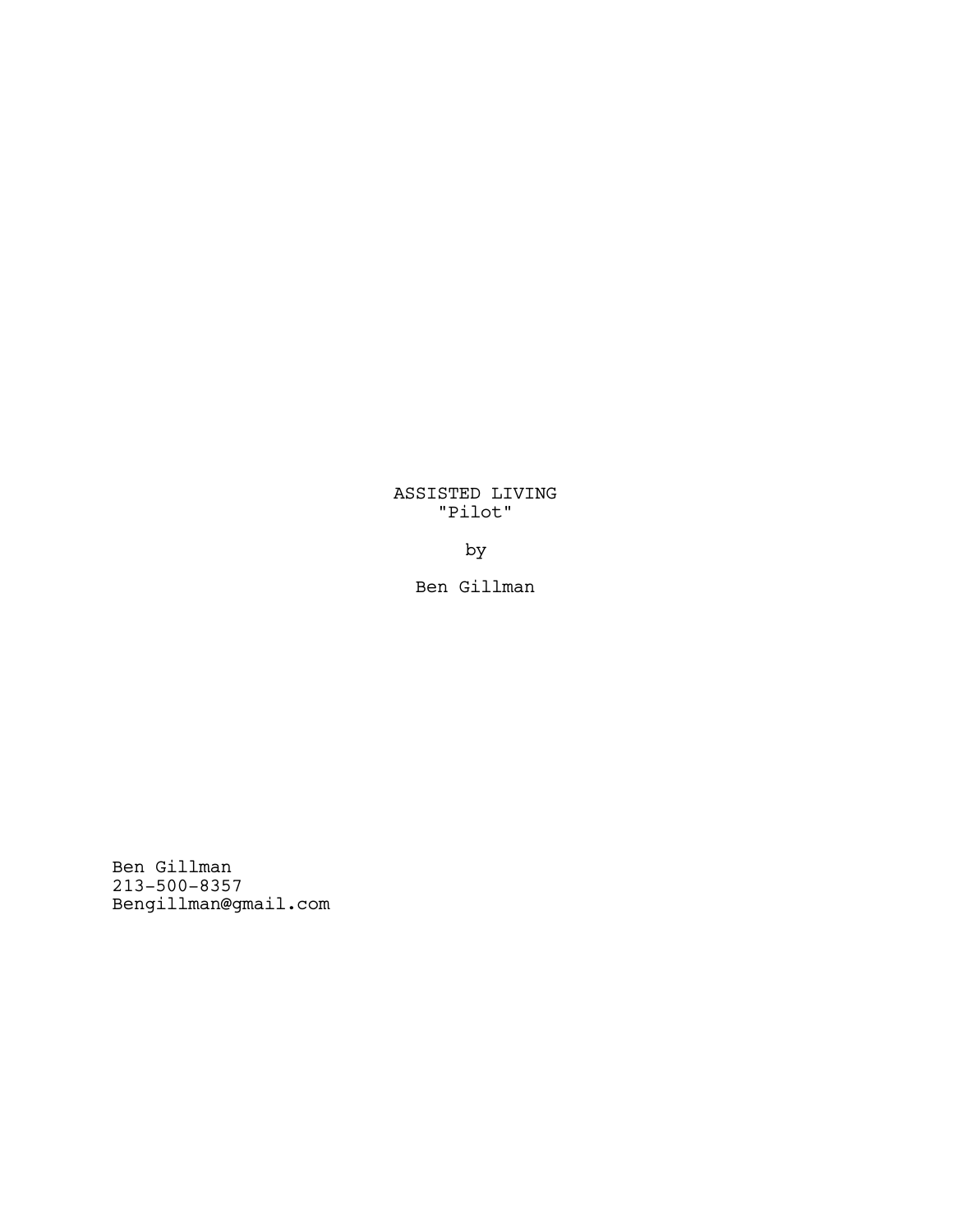ASSISTED LIVING

By Ben Gillman

EXT. CITY STREET - DAY

A HOMELESS MAN is huddled on a street corner. Most people pass him without a glance.

Suddenly a schlubby, balding man stops. This is MITCH.

MITCH Here you go, sir.

Mitch hands the Homeless Man a bill.

HOMELESS MAN A five! Thanks!

MTTCH How'd you like to make another fifty?

HOMELESS MAN Are you kidding? Sure!

MITCH Come with me.

The Homeless Man follows Mitch.

MITCH (CONT'D) You're not in the actor's union are you?

INT. MITCH'S APARTMENT - DAY

It's a wide open, studio apartment with lots of space but not much in it.

Mitch stands in it, with two Homeless Men.

His spunky niece, KAITLYN (20s), is filming the whole thing.

MITCH Alright, guys. Here's the rules. There can only be one winner. Winner gets fifty bucks. Loser gets nothing. Understand?

Both the Homeless Men nod.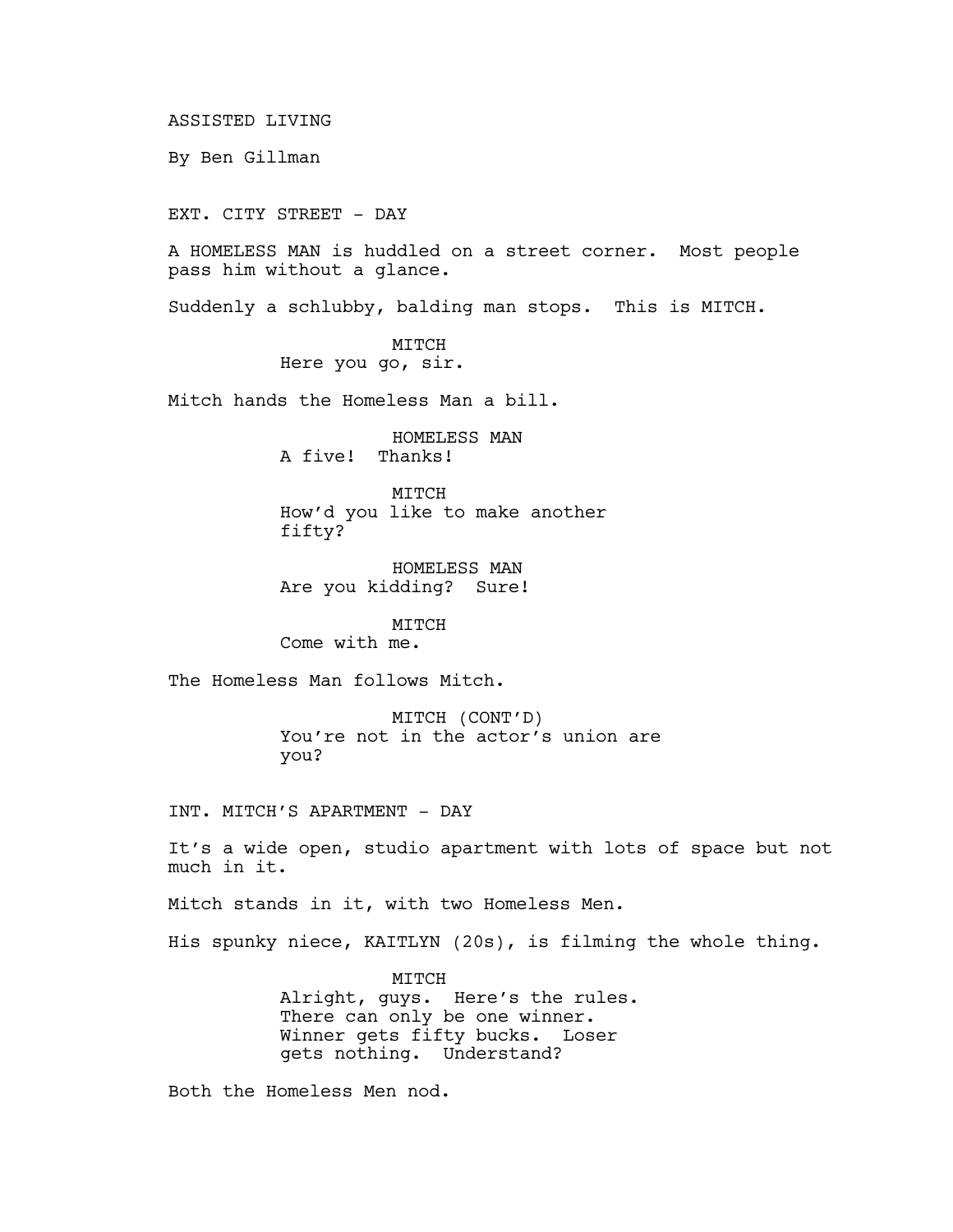MITCH (CONT'D) Good. Then let this Hobo Battle Begin!! Go!!

The Homeless Man charge at each other. Then drop to their knees at a small coffee table with watermelon halves.

They shove their faces into the watermelon.

MITCH (CONT'D) (narrating) Today's Bum Battle pits our two voracious challengers in a wild watermelon eating contest. As you can see, they are not allowed to use their hands. First one, to clear down to the rind. Wins!

Watermelon is flying as the Homeless Men dig in.

KAITLYN This'll be a good one, Uncle Mitch.

MITCH Keep rolling, Kaitlyn. This could be a bigger seller than the Homeless Hot Dog eating contest.

There's a pounding on the door.

The Homeless Men look up.

MITCH (CONT'D) Don't stop! I want to see more dirty beards and watermelon seeds!

Dutifully, the Homeless Men go back to eating.

Mitch answers the door. It's LEANN, the tough but sexy landlord.

> LEANN What the hell is going on here?!

MITCH Leann, these are my business hours. Can we talk after 6?

KAITLYN

Hi, Leann!

Leann looks over the situation. Bums, watermelon, filming.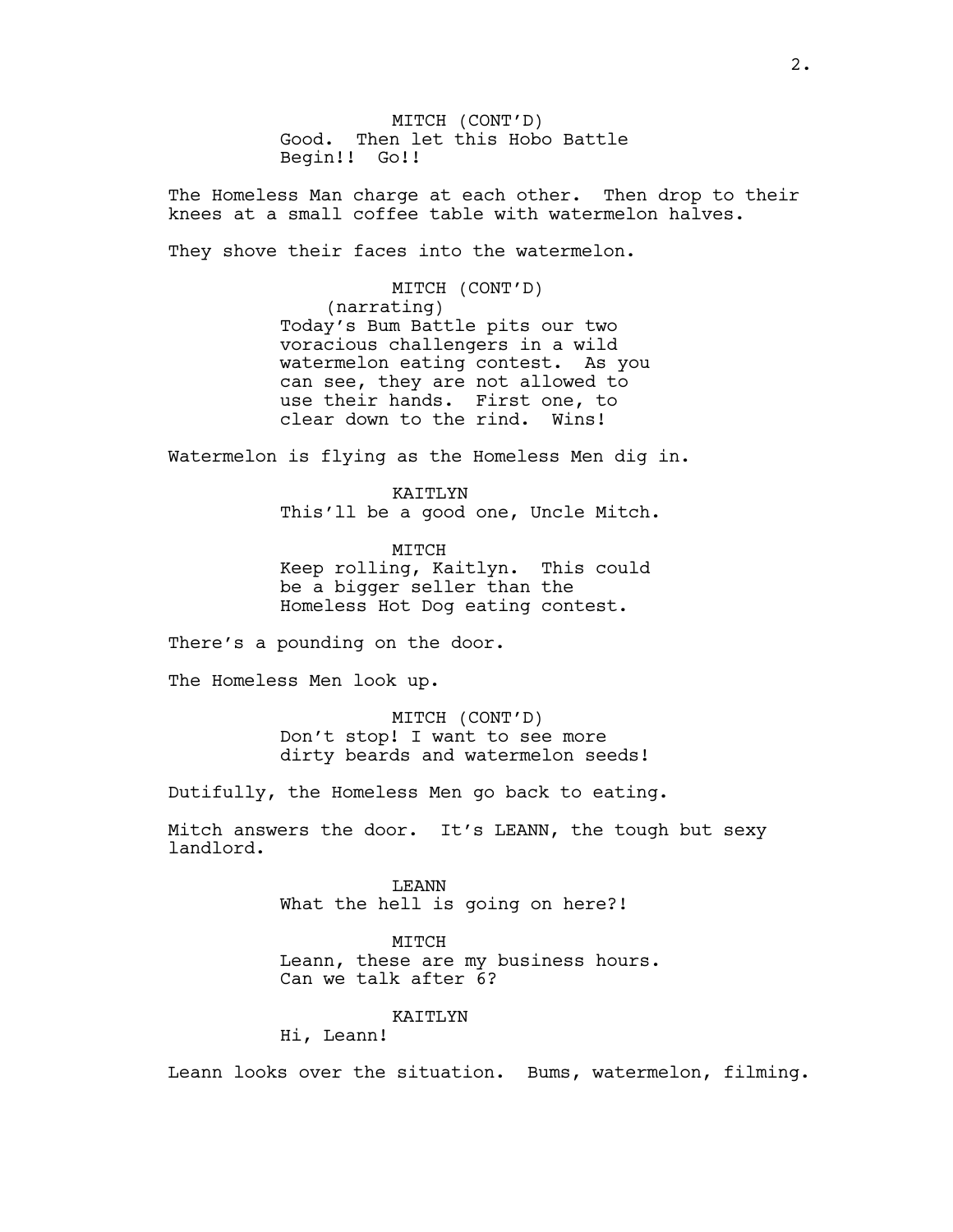LEANN This is way outside your leasing agreement!

MITCH I paid a security deposit.

LEANN It's outside the bounds of decency!

MITCH I'm feeding homeless people!

HOMELESS MAN I feel sick. Uggghhh...

MITCH Cuz he's not used to being full.

HOMELESS MAN I think I'm gonna huck.

MITCH (to Kaitlyn) Keep filming.

LEANN One week! I want you both out of here in one week!

Leann storms out, slamming the door.

KAITLYN What did I do?!

MITCH Don't worry. We're not going anywhere.

EXT. STREET CORNER - DAY

Mitch and Kaitlyn are sitting on city street corner surrounded by a variety of luggage and boxes.

TITLE CARD: One Week Later.

KAITLYN Not going anywhere, huh?

MITCH I think, Leann's still upset about her pregnancy scare.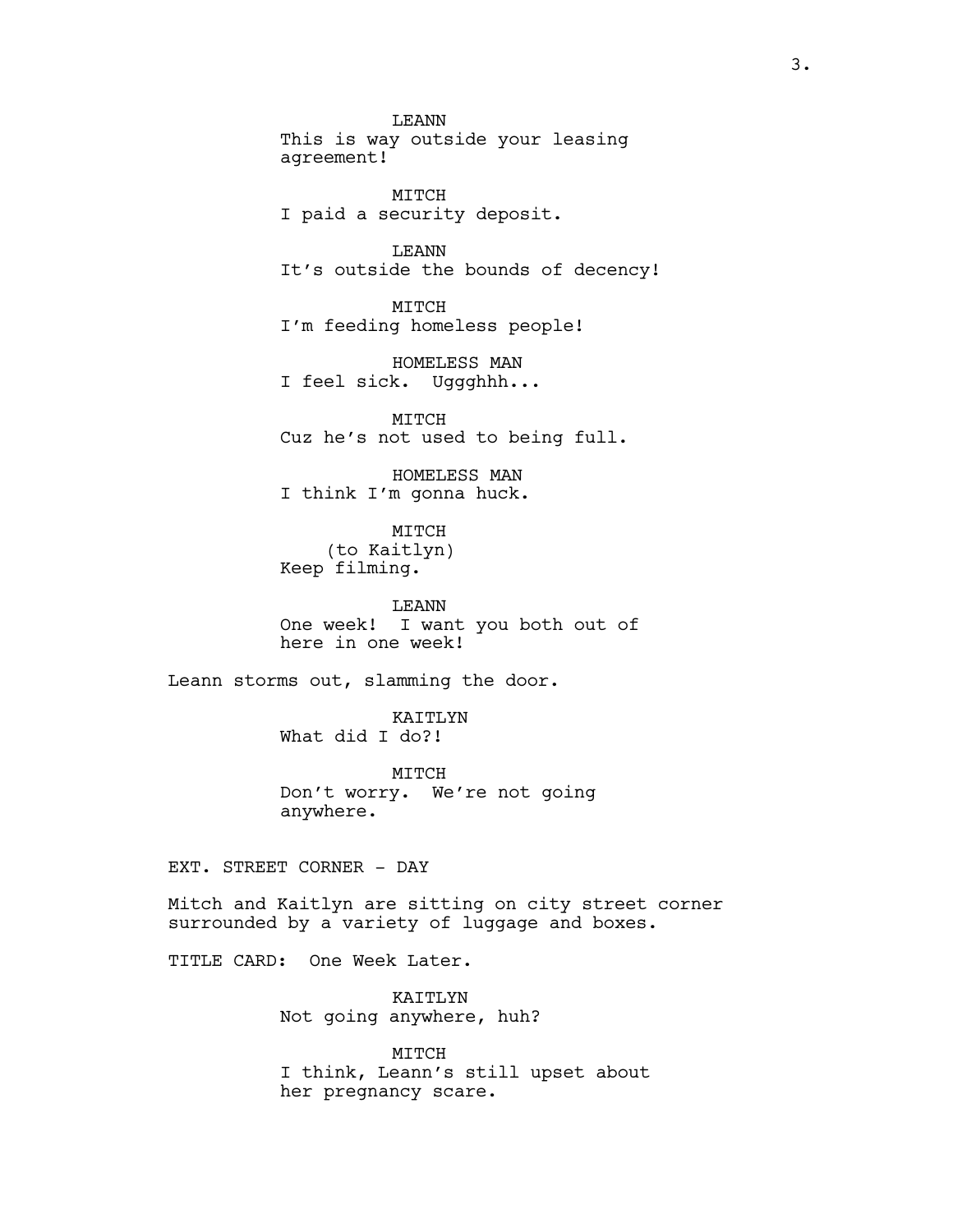KATTLYN You mean her abortion?

MITCH

Whatever.

KAITLYN You know after my parents died. You promised to take care of me.

MITCH You're parents didn't die. They're in prison.

KAITLYN

Whatever.

MITCH

C'mon!

EXT. OLD SUBURBAN HOME - DAY

Mitch and Kaitlyn stand on the front porch of a mostly dilapitated old house that looks leftover from the 50s.

Mitch knocks on the door.

MITCH Uncle Morty loves me. We'll stay here a while. Plus, he's got a nice big basement. I'm thinking "Bums Bobbing for Apples."

Mitch knocks again. The door almost falls apart.

KAITLYN Are you sure someone still lives here?

MITCH He's not dead. I just talked to him... a couple years ago.

Mitch pounds on the door harder.

MITCH (CONT'D) Uncle Morty! Morty! Open up!

Suddenly, UNCLE MORTY (older than sin) comes out swinging his cane angrily, knocking Mitch to the ground.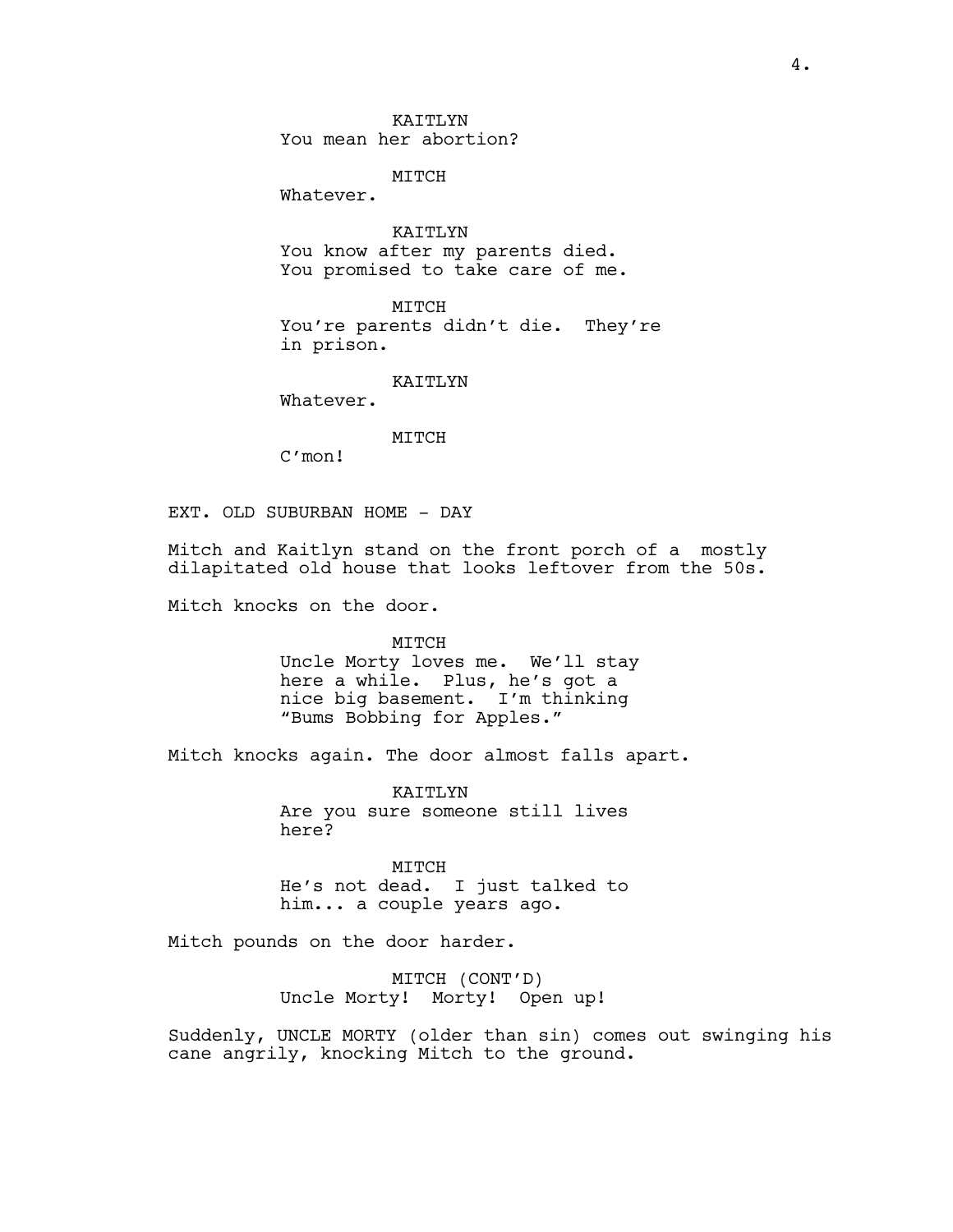UNCLE MORTY Stay away, you damn vultures! You won't take me!

MITCH Uncle Morty, it's me!

UNCLE MORTY Mitchell! What the hell you doing on the ground?

MITCH Can we come in?

INT. UNCLE MORTY'S LIVING ROOM - DAY

The house looks like a dusty, crumbling relic of the 50s. Maybe 60s.

> UNCLE MORTY These leeches from the Retirement Home keep coming to take me away. But I tell them, I'm as sharp as I ever was. If you'll excuse me, I have to go change my diaper.

Uncle Morty goes into the next room.

KATTLYN This place smells like moth balls, dust, and death.

MITCH It's perfect.

INT. UNCLE MORTY'S LIVING ROOM - DAY

Mitch and Kaitlyn stand over Uncle Morty's dead body sprawled out on the filthy, ratty rug.

TITLE CARD: One Week Later.

KAITLYN So now what?

MITCH What's the problem? We keep living here.

A large piece of the ceiling collapses down.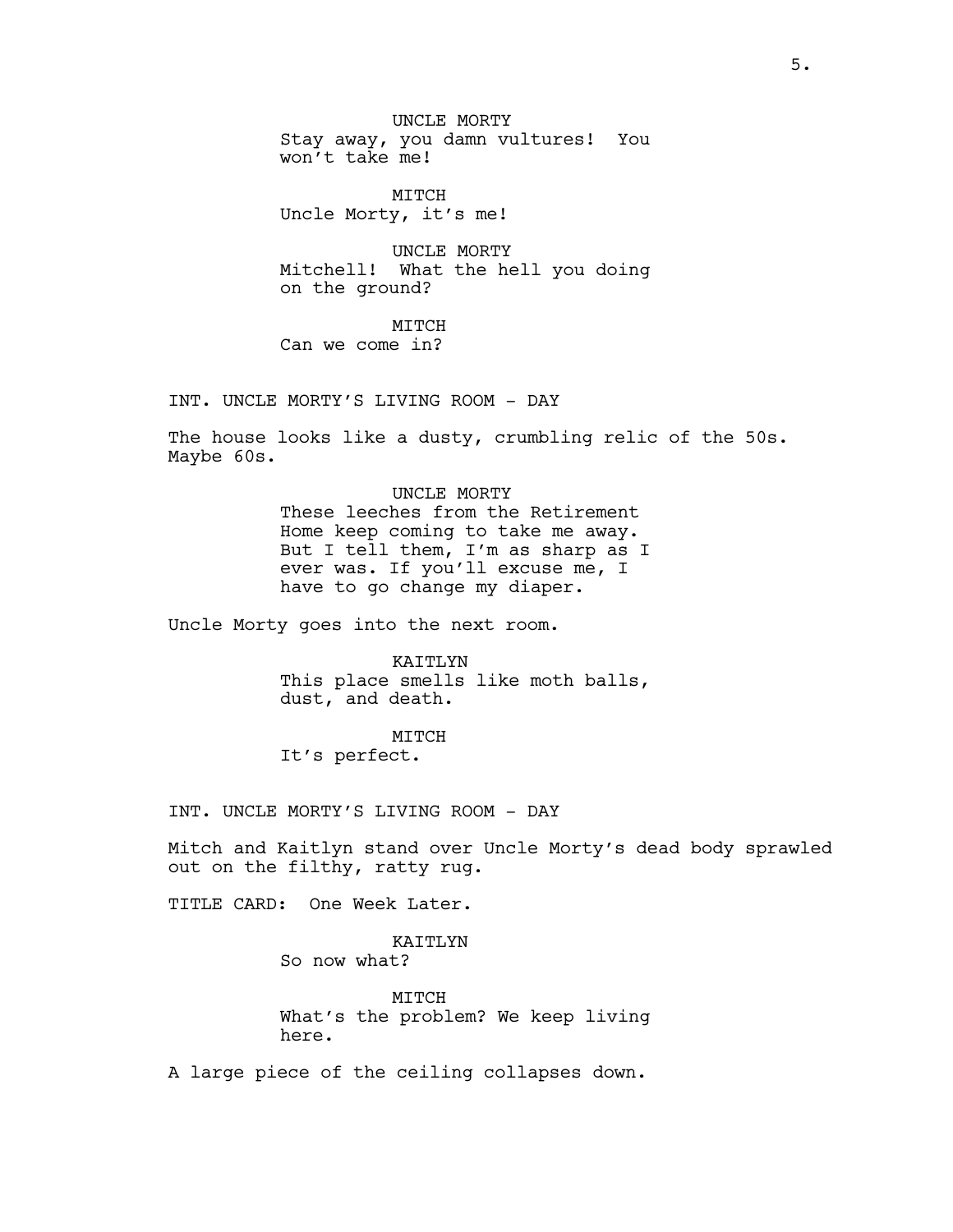### KATTLYN So now what?

Mitch picks up a flyer off of Uncle Morty's coffee table.

It reads: PEACE OF HEAVEN ASSISTED LIVING COMMUNITY

MITCH Do you think me and Uncle Morty look alike?

EXT. ASSISTED LIVING COMMUNITY CENTER - DAY

Mitch, now dressed like an old man with hair painted gray, pushes Kaitlyn, now in a wheelchair, up the ramp of large, homely retirement center.

> KAITLYN This is never going to work.

> > MITCH

It's the perfect gig. They'll feed us three times a day. There's activities. And I'm thinking, get this... Dementia Racing.

KAITLYN You're a deeply sick person.

INT. FRONT DESK - DAY

NURSE LILY, a dumb, bubbly nurse is at the front desk.

Mitch rolls Kaitlyn up to the desk.

NURSE LILY Welcome to Peace of Heaven!

MITCH Excuse me, young lady? I'm a little hard of hearing.

Kaitlyn rolls her eyes.

NURSE LILY I said, Welcome to Peace of Heaven.

MITCH Leaf's eleven?

NURSE LILY I SAID! WELCOME TO PEACE OF HEAVEN!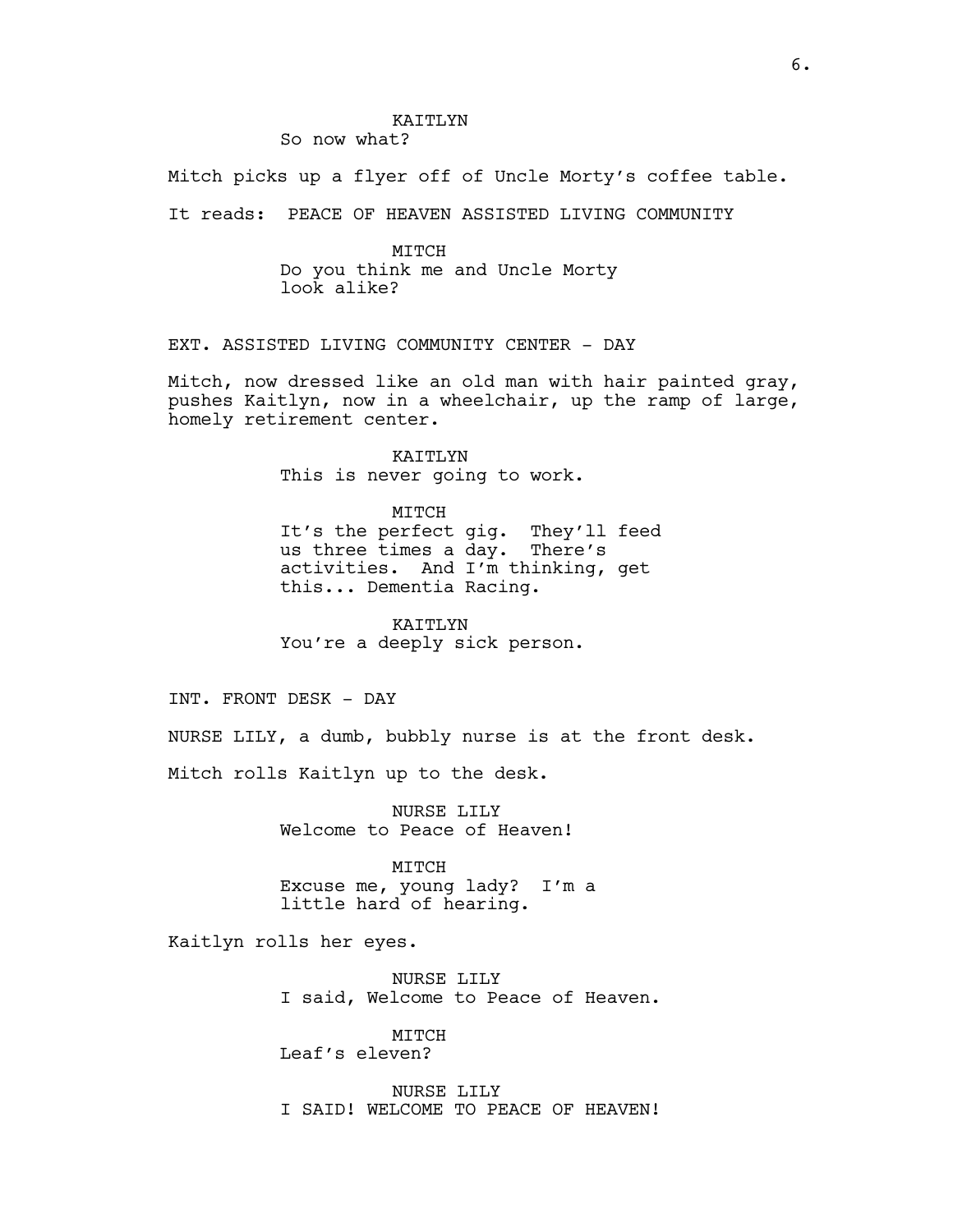MTTCH Meat's at seven?

NURSE LILY No, PEACE OF...

Kaitlyn elbows Mitch in the gut.

KAITLYN

It's okay. He doesn't need to know the name.

MITCH My name is Mortimer "Morty" Sacks.

Mitch hands over a variety of paper work.

MITCH (CONT'D) Your assisted living community has contacted me several times. And this is my niece, Kaitlyn.

KAITLYN I'm a useless cripple.

Nurse Lily nods and forces a smile.

NURSE LILY We'll just have to ask you a few teensy, little questions to see if we can help you.

MITCH No problem, young lady. And might I say, you're looking lovely today.

Nurse Lily giggles and blushes.

But then NURSE STEELE enters. She's tall, powerful, and looks like she hasn't smiled in about 10 years.

> KAITLYN (under her breath) Did it just get cold in here.

NURSE STEELE What do we have here?

NURSE LILY Some prospective residents.

Nurse Steele stares at them.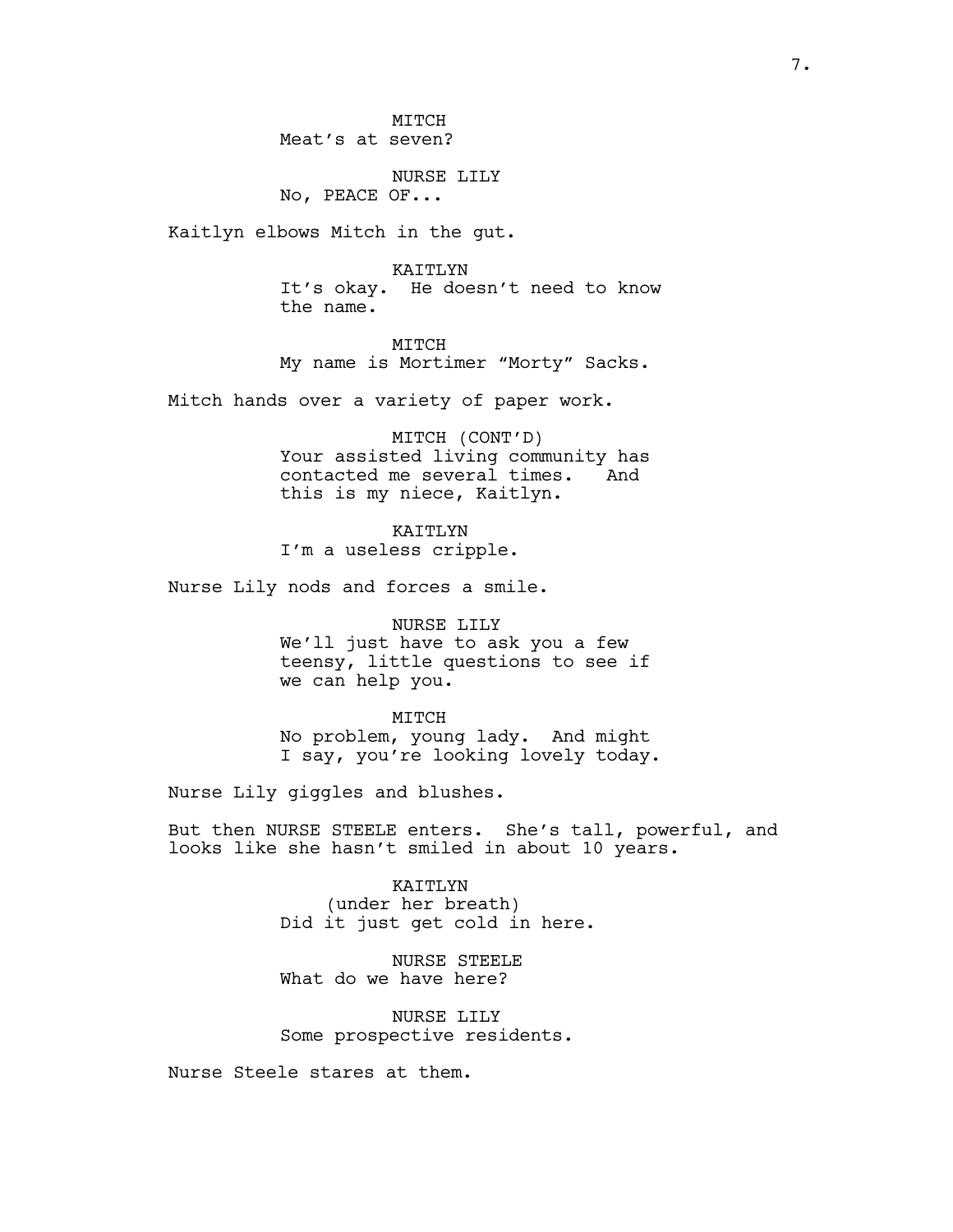MITCH

Mortimer "Morty" Sacks. And this is my grand niece. She's a gimp.

Kaitlyn shrugs.

INT. INTERVIEW ROOMS - INTERCUT

Nurse Steele interviews Mitch in one room.

NURSE STEELE Let me ask you a few questions, Mr. Sacks, to get a sense of whether you'd fit in here. Tell me, how would you rate your level of independence?

MITCH Zero. Maybe point oh one. I'm just about as shrivelled and worthless as old people come.

## JUMP CUT TO:

Nurse Lily interviews Kaitlyn in the other.

NURSE LILY How'd you get the ouchy on your legs?

### KAITLYN

Excuse me?

NURSE LILY How'd you become all rolly-polly?

KAITLYN Oh, uh... shark attack.

NURSE LILY Really?! Both your legs!!

KAITLYN Yup. Gobbled 'em down. I guess I was delicious.

JUMP CUT TO:

Nurse Steele continues interogating Mitch.

NURSE STEELE What medications are you on?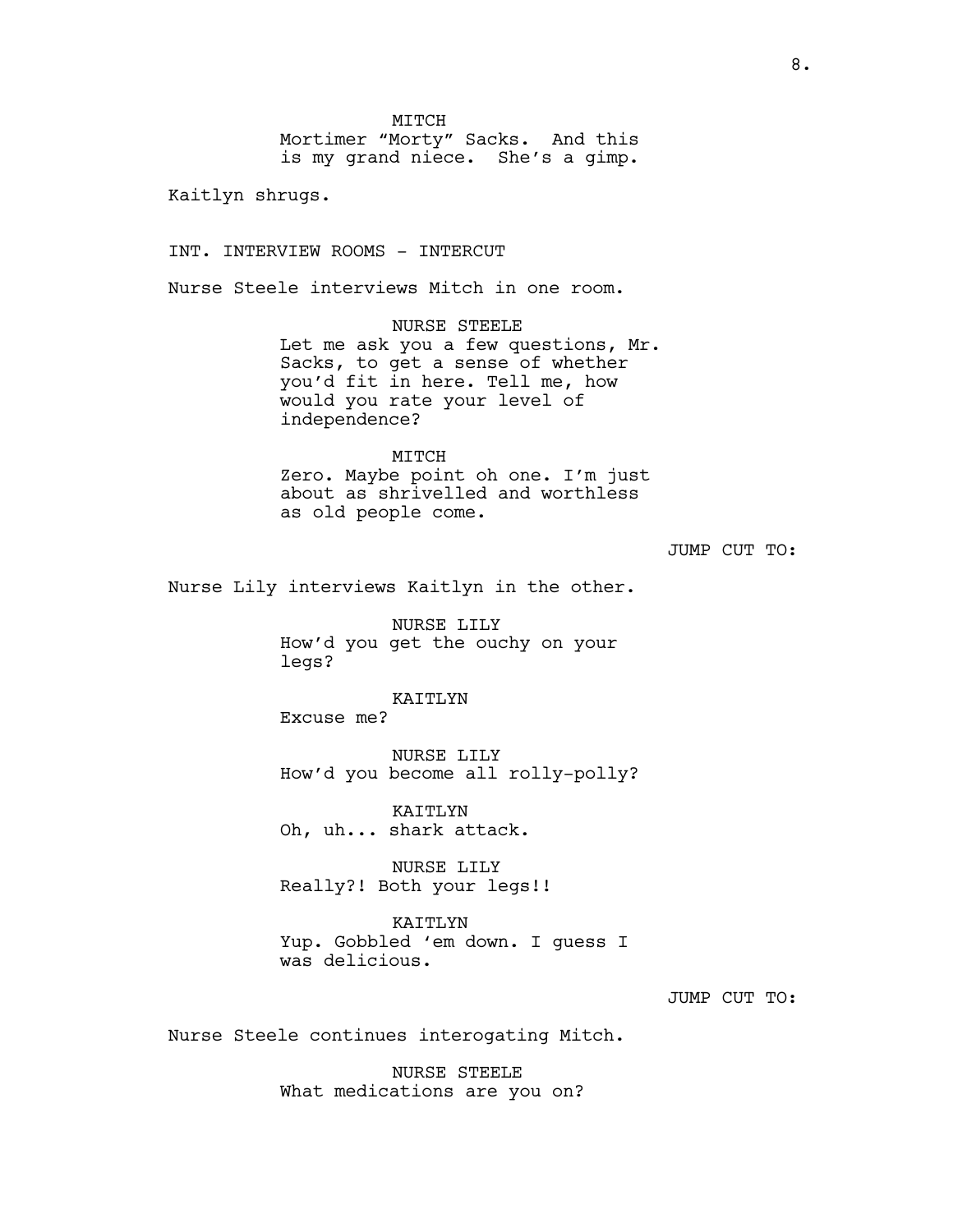MITCH You've probably never heard of it.

NURSE STEELE

Try me.

Mitch makes it up as he goes.

MITCH Benzo-phyc-lino-zaline-apolisalammalamma-ding-tropa-cala-tronewhack-azal-trac?

Nurse Steele gives nothing away as she scratches more notes.

JUMP CUT TO:

Nurse Lily is now starting to get along with Kaitlyn.

NURSE LILY That's so sad... After all that...

KAITLYN Yeah, I had leapt in after the sack of kittens, but now the octopus had me.

NURSE JOAN I thought you said it was a shark?

KAITLYN It was. I mean, it was a... octoshark.

Nurse Lily gasps.

JUMP CUT TO:

Nurse Steele continues staring down Mitch.

MITCH My last son died in Aught-Two. That's what I call it... I'm so old I call it "aughts"

JUMP CUT TO:

Kaitlyn continues on.

KAITLYN

And the doctor assured me that injecting reconstituted mammoth blood into my spine would cure me. But instead... it doomed me.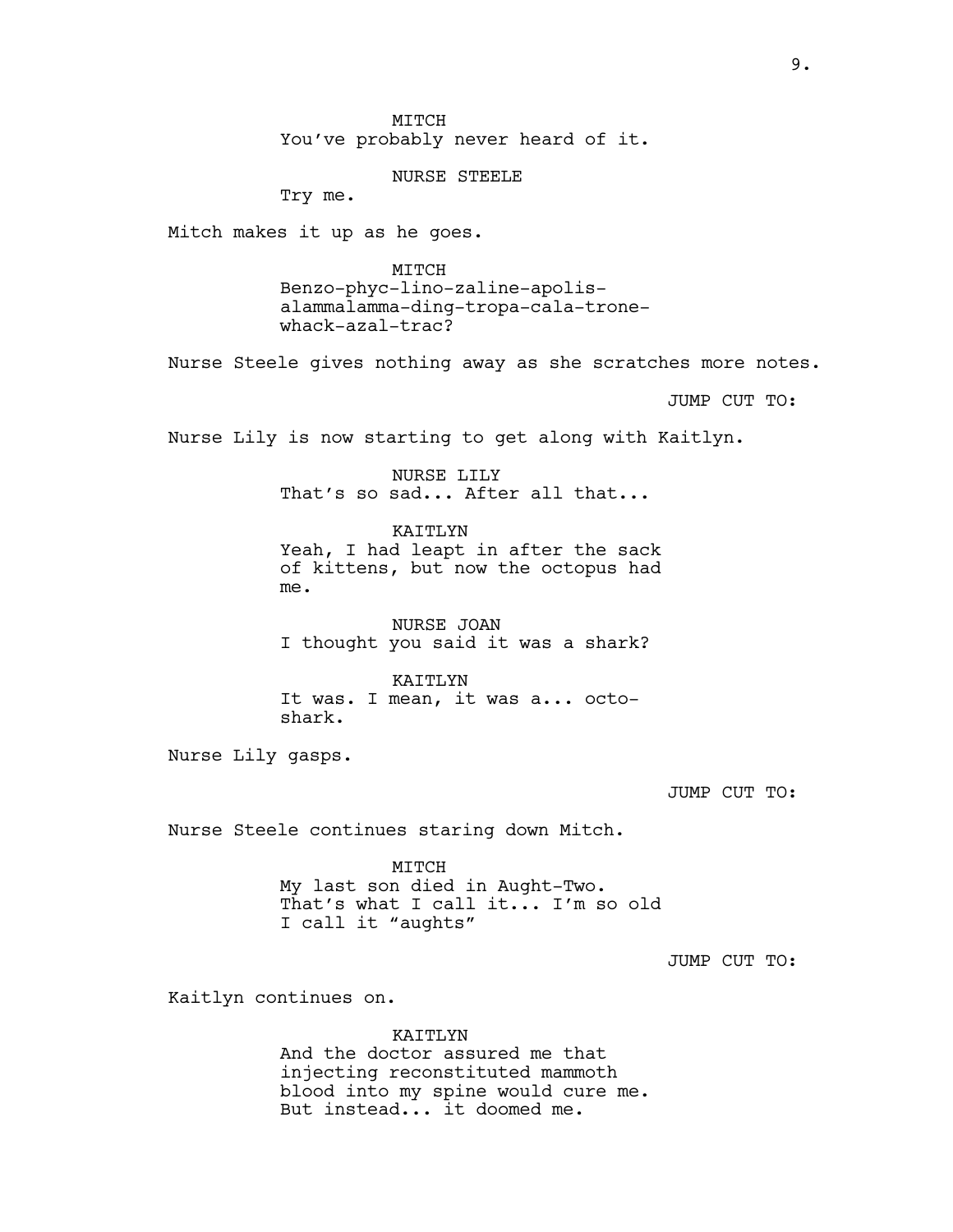Nurse Lily chokes back a sob. JUMP CUT TO: Mitch is trying to impress the cold Nurse Steele. MITCH My favorite actress was Veronica Lake. Course she's a little young for me. Mitch winks at Nurse Steele. She doesn't wink back. INT. FRONT DESK Nurse Steele is shaking her head at Mitch and Kaitlyn. NURSE STEELE I'm sorry to say, there are no vacancies in this particular home for the dead and dying. MITCH Aw, c'mon, there's got to be something! Suddenly, there's AMBULANCE SIRENS! Nurse Lily bursts in. NURSE LILY Mrs. Peterson in 4B just dropped dead! Nurse Lily rushes out. NURSE STEELE We might have something for you. INT. MITCH'S ROOM - DAY Mitch and Kaitlyn are settling into a comfortable room that resembles a small, out-of-date apartment. Mitch wheels in a large luggage cart filled with bags. Kaitlyn is looking through a folder of information. On the door it says: 4B.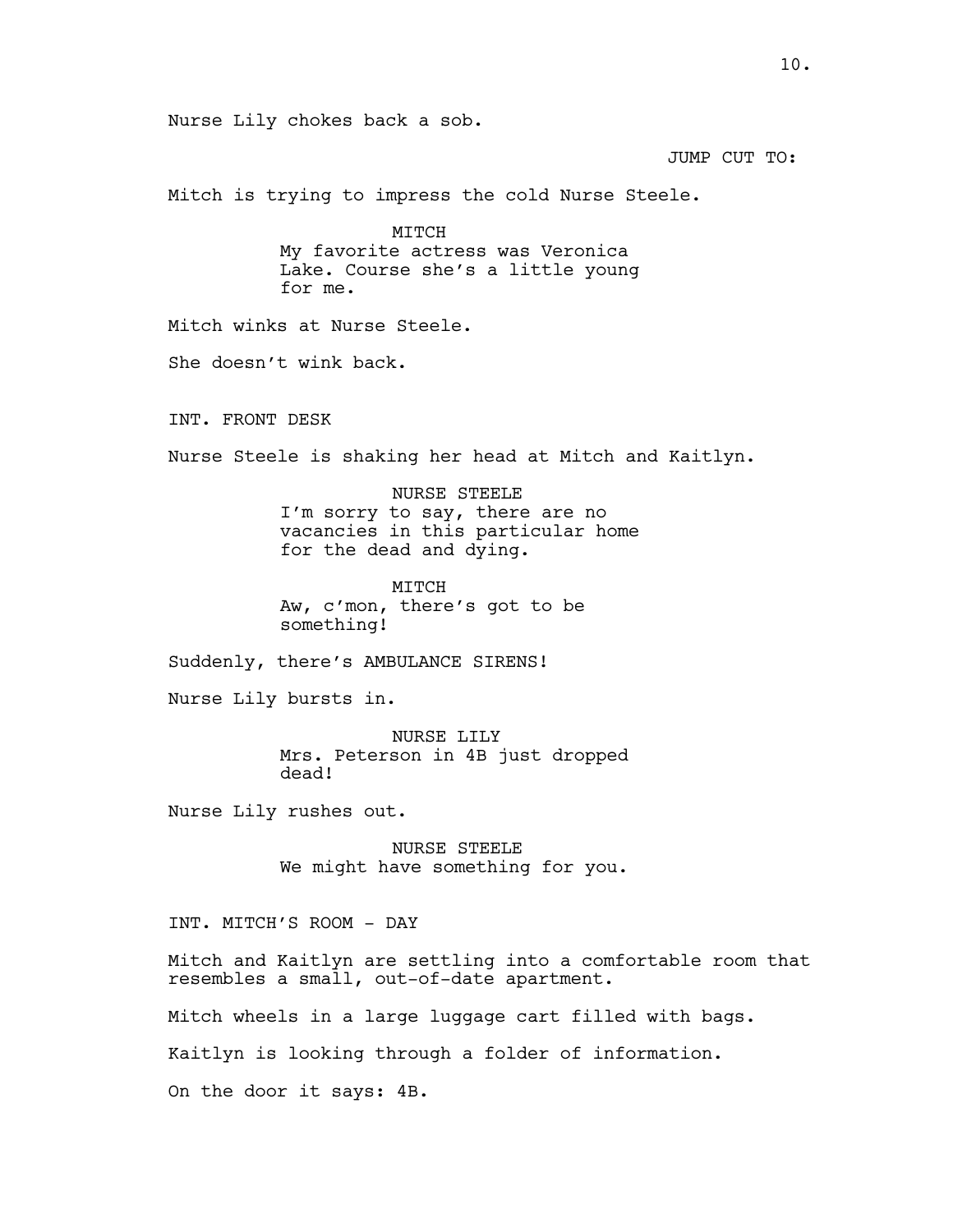MTTCH Not bad. Not bad.

KAITLYN Are you kidding? This is never going to work. We gotta get out of here.

MITCH Would you relax? This is perfect.

KAITLYN What do you think they're going to do when they finally realize you're not Mortimer Sacks?

MITCH Hey, we're not totally lying. He's here.

Mitch kicks a large, lumpy duffle bag.

KATTLYN

And that's another thing. He's got to go. It's bad enough having to share a place with you and the way you smell.

MITCH Okay. You're full of ideas. What should we do with him?

Kaitlyn flips through the information folder.

KAITLYN They have an on-sight crematorium. (off Mitch's look) Apparently it's one of their big selling points.

INT. HALLWAY

Kaitlyn wheels herself down the empty hallway. She looks around.

KATTLYN

All clear!

Mitch quickly follows pushing the baggage cart that now only has the large duffle bag on it.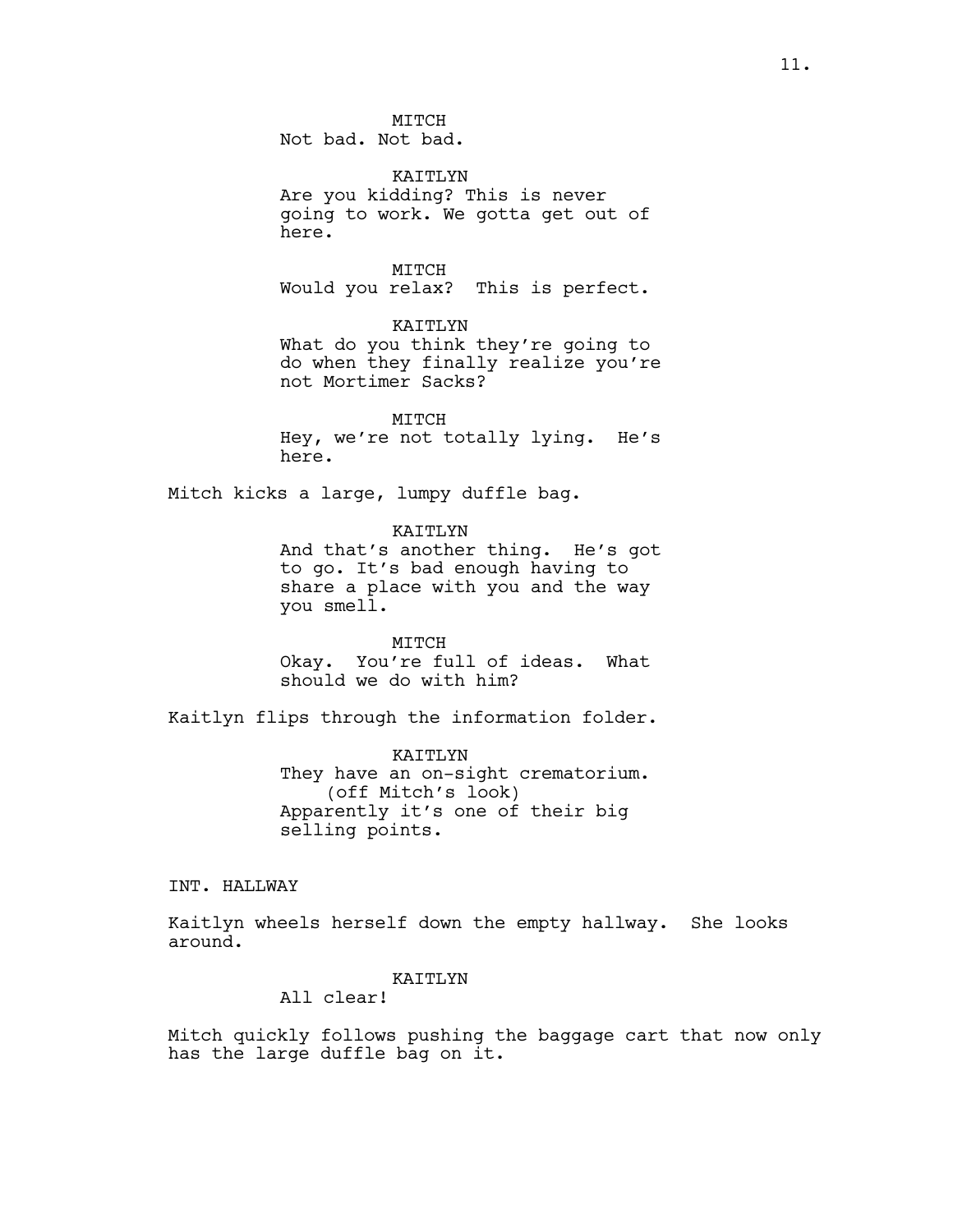MITCH Let's hurry this up. Pushing around this thing is killing my back.

KAITLYN You're starting to sound like you actually belong in here.

Mitch rams the luggage cart into Kaitlyn's wheelchair.

KAITLYN (CONT'D) Ow! Watch it! My legs actually work, you know?

MITCH Would you keep it down!? We don't want to attract any-

P.J. HEY, YOU GUYS!!!!

MITCH -attention.

P.J. (20s), a mentally handicapped man-child with helmet and fanny pack, bounds toward Mitch and Kaitlyn.

> P.J. This looks like a fun game! Can I help pushy?!

MTTCH No, we're fine! Go away.

Mitch pulls some candy from his pocket and tosses it down the hallway hoping that P.J. will fetch.

P.J. just looks at him. Kaitlyn does too.

KAITLYN What do you think he is?

MITCH I was trying to give him some candy.

P.J. Nuh-uh. I gotta help you. My mommy taught me to be a gentlemen and help my elders and peoples in wheelchairs.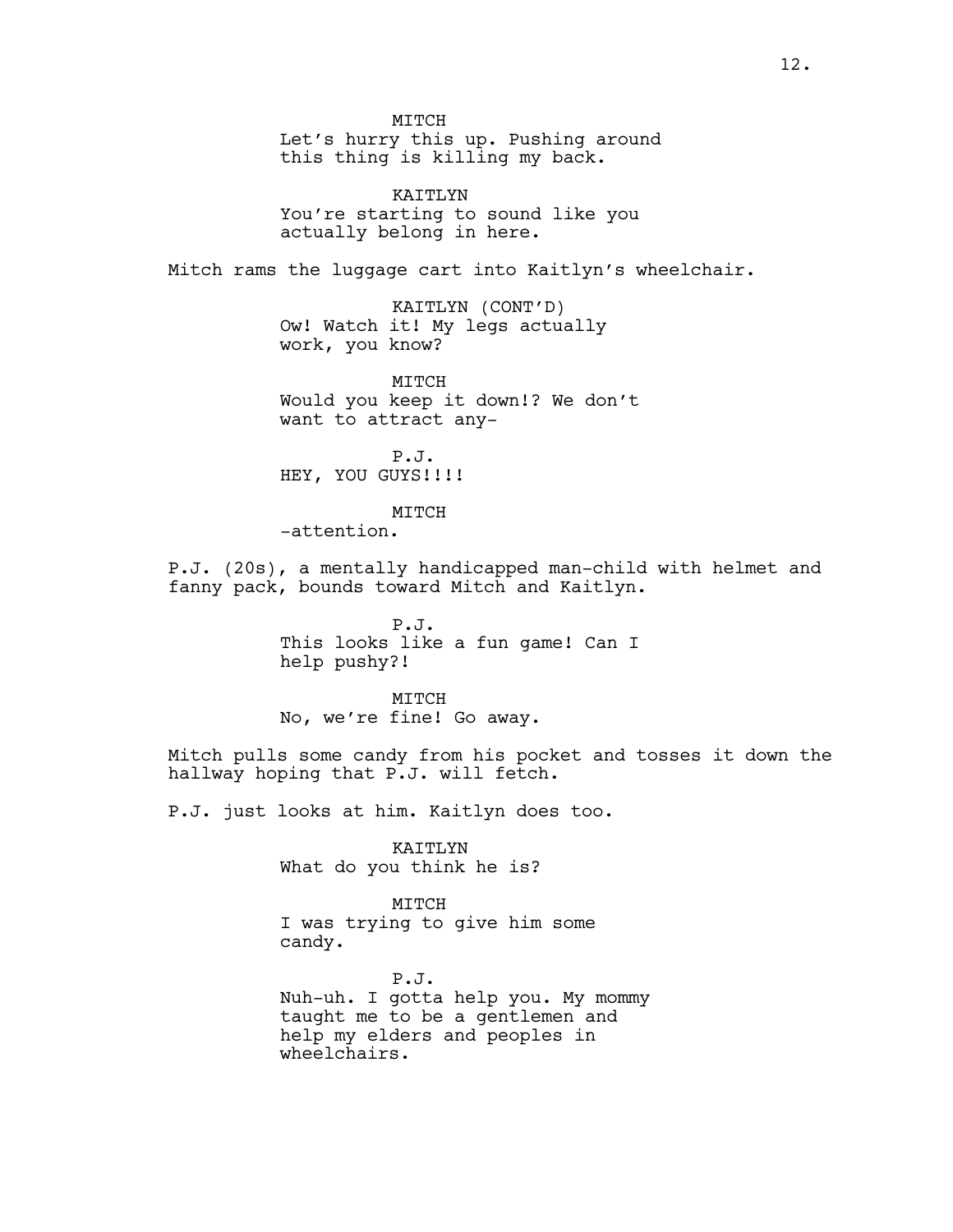MITCH That's very kind of you, sonny, but I can handle this myself. P.J. But look how strong I am! (he flexes his muscles) I'm a big man. I'm a big big man! And I'm here to help. KAITLYN Look... P.J. P.J.! KAITLYN P.J., I would love to let you push me around, but-P.J. Goody!! Wheee!!! And P.J. grabs Kaitlyn's wheelchair and pushes her down the hall. He runs and gets her going really fast. KAITLYN P.J., slow down!!! P.J. Airplane!!! Suddenly they're gone. Mitch sighs. MITCH Well, that was lucky. Mitch pushes on. INT. RECREATION ROOM Mitch rolls his luggage cart into a large open room and finds-The recreation room with lots of seating. Games. Ping Pong. A T.V.

And lots and lots of residents. Witnesses.

Mitch swallows hard.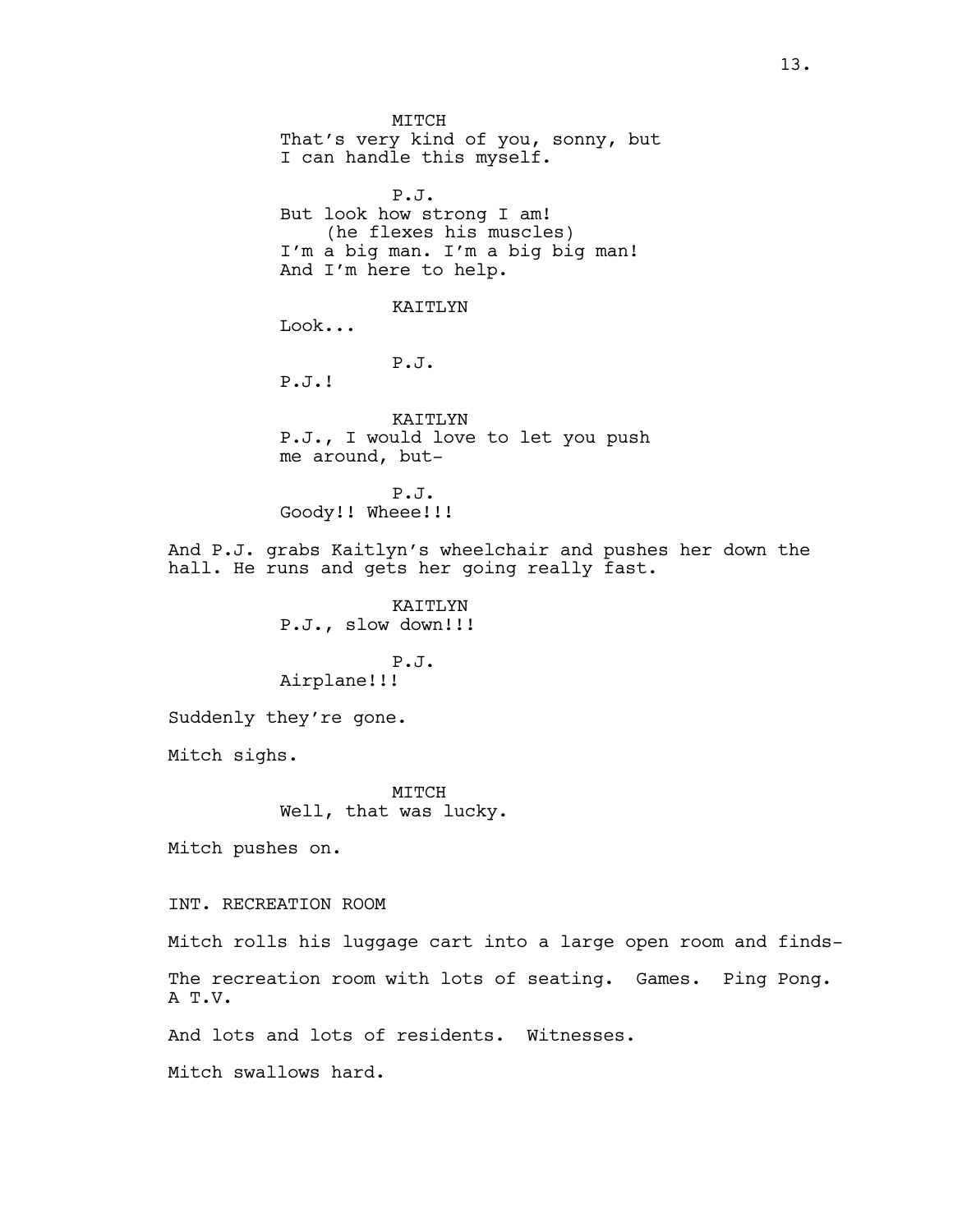MTTCH Just keep moving. It's no big deal. Most of them probably can't smell anyway.

Mitch pushes the baggage cart quickly. Ignoring everyone.

And he's picking up the pace. Really moving.

ACROSS THE ROOM

VEE (a real sex kitten... 40 years ago) is sitting with DORIS (wild, poofy hair, and batshit crazy).

Vee eyes up Mitch as he runs across the room. She fans herself.

> VEE Now there's a real man.

**DORTS** A poodle ate my dinner.

## INT. RESIDENT HALLWAY

Mitch is totally lost. He tries to look at a map, but:

MITCH I can't see anything in these glasses!

He fumbles with his huge, prescription glasses.

Then he tries to make sense of the map.

MITCH (CONT'D) Where the hell is the crematorium? I gotta torch this!

GUS (O.S.) Did somebody say "torch this"?!

Mitch stops suddenly. Then he sniffs the air. GUS, a hip old dude, pops out of his room. A cloud of smoke wafts out of his door.

> GUS (CONT'D) Someone looking to toke the smoke I'm croaking?

Mitch freezes.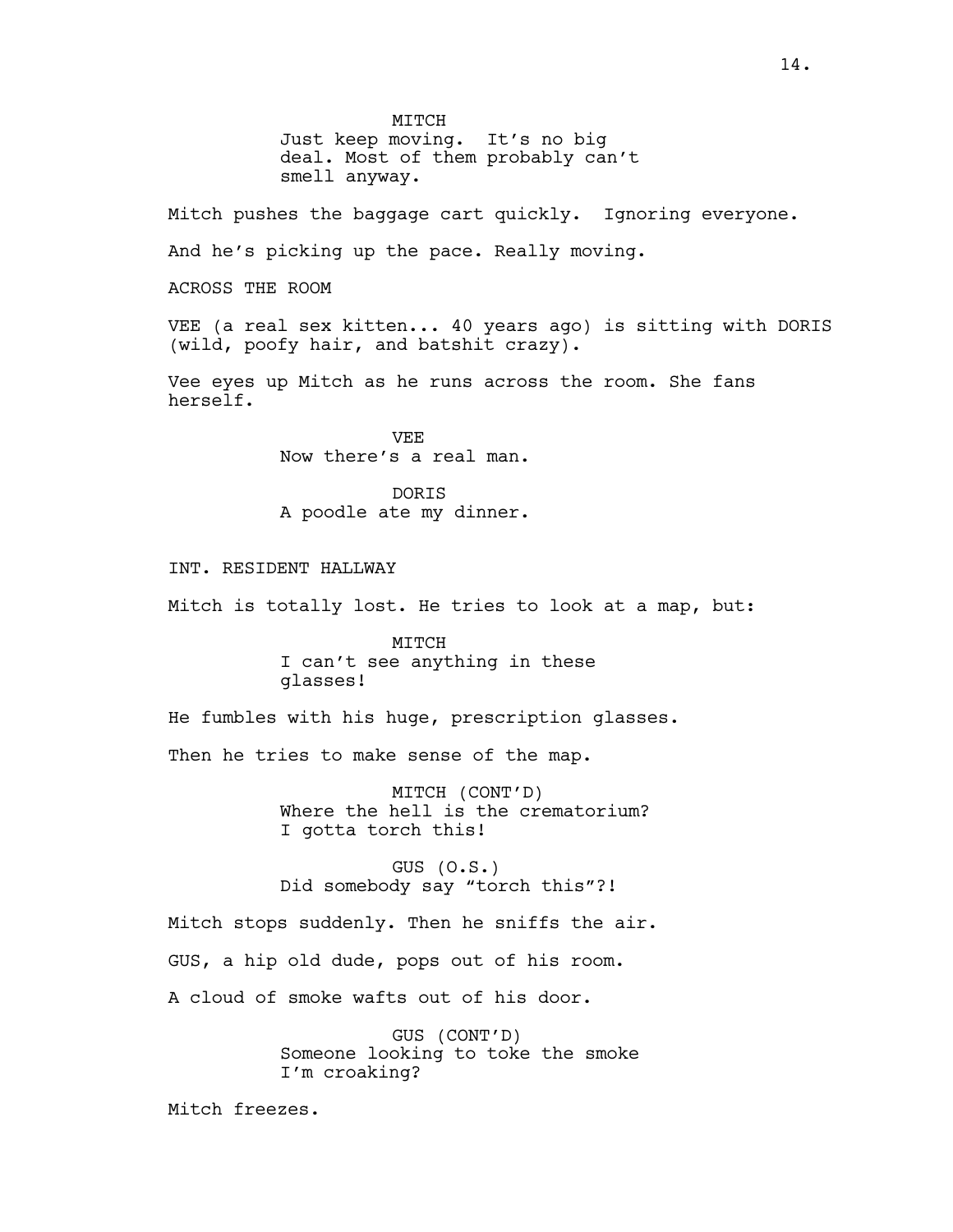GUS (CONT'D) What about you, turkey? MITCH Alright. GUS Get your cracker ass in here. Mitch follows Gus into his room. INT. GUS'S ROOM Gus's room looks almost like the living room from "Happy Days." Gus has got a joint, and motions for Mitch to sit. GUS Take a load off, my man. MITCH Mitch. GUS I don't give a shit. Sit down. Mitch does and eyes up a fat joint on the coffee table. MITCH Is that a...? GUS You bet. Finest grass you'll find in the whole state. MITCH How'd you smuggle it in here? GUS Smuggle it? This is doctor approved. Helps my glaucoma. MITCH How? GUS Shit, I don't know. You want some or not? MITCH Yes, I do.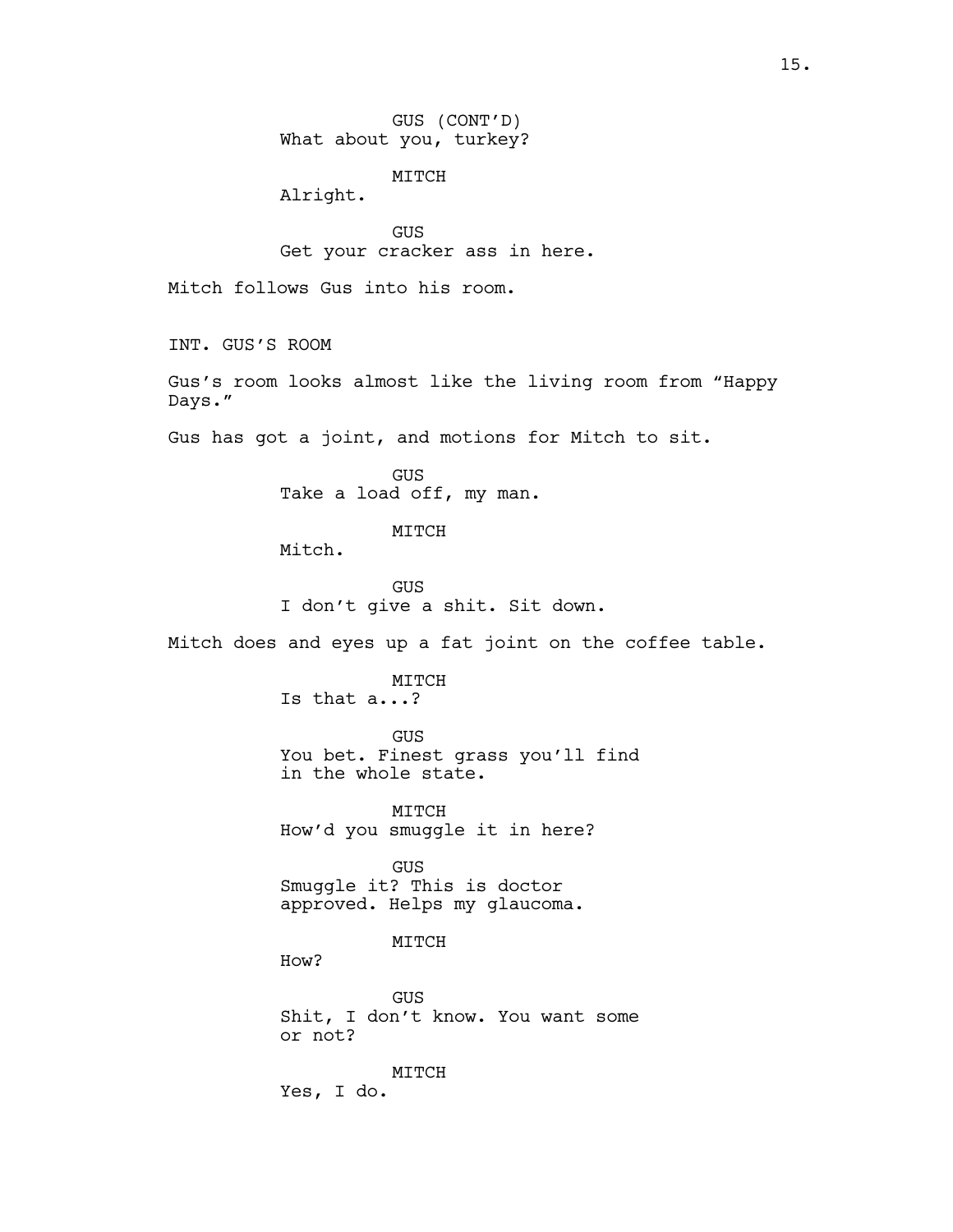INT. RECREATION ROOM

P.J. rolls Kaitlyn into the recreation room at break-neck speeds.

> P.J. Super fast, jumbo over drive.

KAITLYN Just stop already, you crazy sonuvabitch!!

P.J. comes to a sudden stop.

Kaitlyn crashes out of her chair down to the ground.

KAITLYN (CONT'D) Ow! MY LEGS...

Everyone looks at her. She covers.

KAITLYN (CONT'D) ...Would be hurting right now, if I could feel them.

P.J. Oopsie whoopsie. Sorry, Katie. But you told me to stop.

He bends over to pick her up.

KAITLYN It's okay. It was actually kinda fun.

P.J. Wanna go again?!

KAITLYN No!! I don't know if I could survive. Let's try something else.

P.J. grabs some cards.

P.J. Go fish! Go fish! Go fish!

He deals out cards. Kaitlyn sighs and picks up her first one. The Queen of Hearts.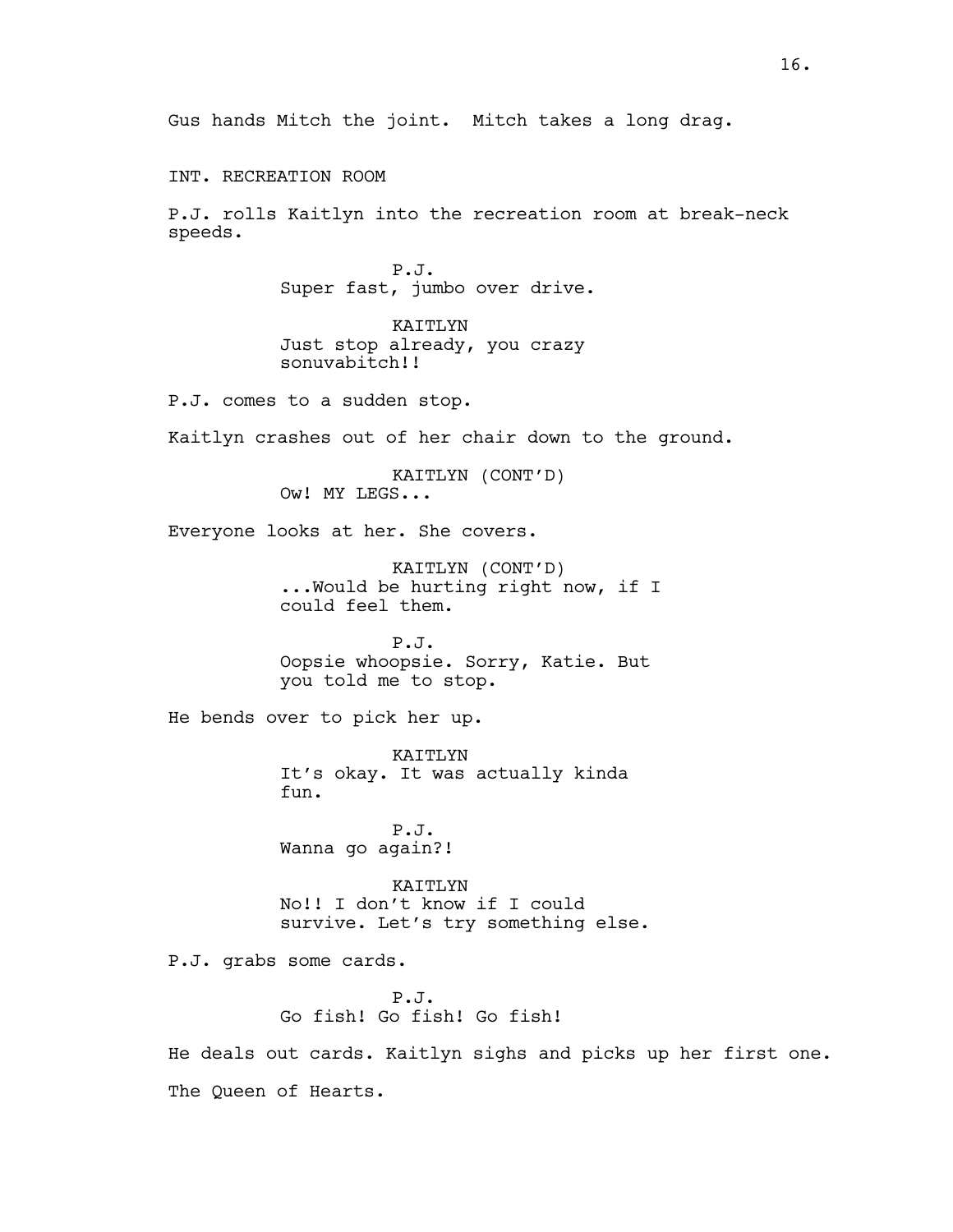KATTLYN Wanna make this interesting?

INT. GUS'S ROOM

An old B.B. KING record is blaring.

B.B. KING Lyrics, lyrics, lyrics.

And Mitch and Gus are singing along in a cloud of smoke.

MITCH & GUS Singing, singing, singing...

The music dies.

GUS Not bad. Not bad. Funky chicken.

MITCH I'm gonna take a piss.

Mitch hops up and hustles to the bathroom.

Gus watches in amazement.

After a moment, there's a TOILET FLUSH. And Mitch returns.

GUS Damn! I ain't pissed that fast in two decades.

MITCH

Flomax.

GUS Shit, whitey. Pass me that grass.

INT. RECREATION ROOM

Kaitlyn has three cards and is playing Follow the Queen with P.J. She mixes the cards for a few seconds then stops.

P.J. points at a card.

Kaitlyn flips it. Ace of Spades.

KAITLYN

Pay up.

P.J. laughs and claps as he throws a five on the table.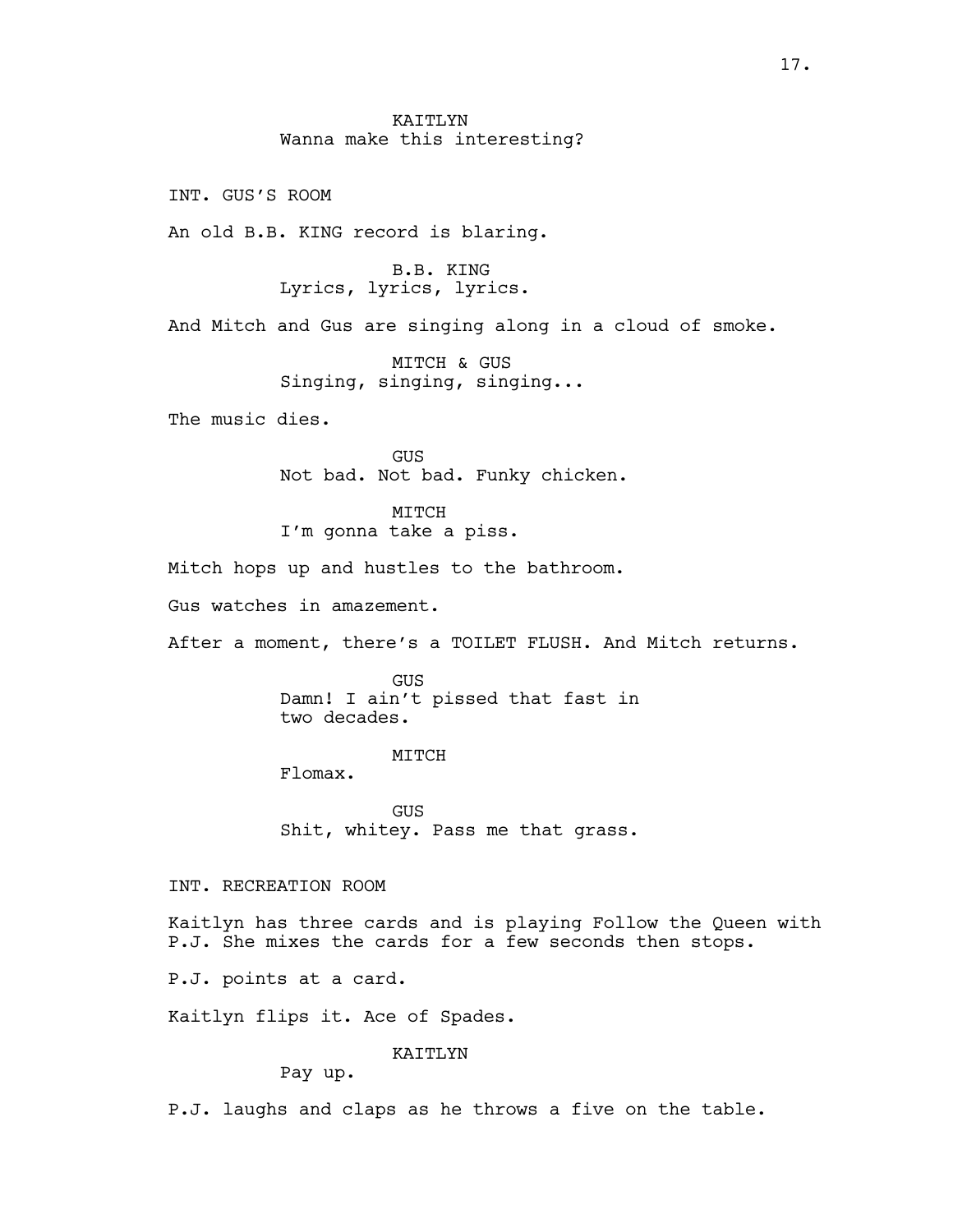## P.J. Again! Again!

Kaitlyn shrugs and flips over a card to show the Red Queen. Then she quickly shuffles them again.

INT. GUS'S ROOM

The smoke hangs thick as Mitch and Gus laugh and hug.

MITCH You're my best friend.

GUS No, you're my best friend.

MITCH I haven't had a friend like you in years.

GUS I haven't had a friend like you since Joe Franklin bled out in my arms in the jungles of Korea.

Awkward silence. Until-

They burst out laughing.

Mitch and Gus hug.

MTTCH I gotta get going. Hey, do you know how to get to the crematorium?

GUS Shit. Do I know how to get to the Crematorium? Gimme that map.

Gus grabs the map from Mitch and scribbles on it with pen.

INT. EMPTY HALLWAY

Mitch pushes the baggage cart (containing Uncle Morty) down a hallway. Every so often he giggles (he's still real baked).

He checks several doors and finally finds: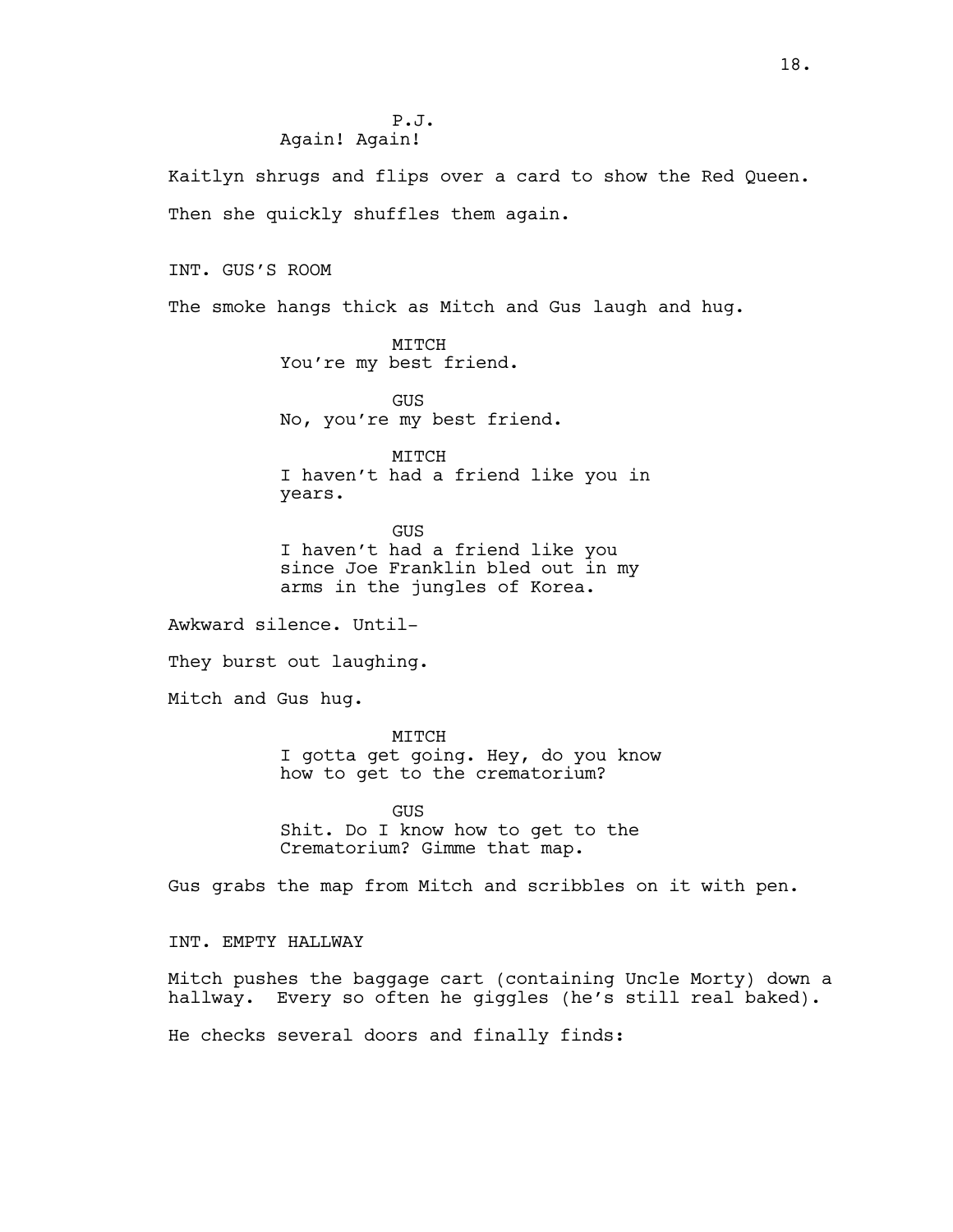INT. CREMATORIUM

Mitch rolls the baggage cart into the crematorium.

It's a large, empty room, that's sterile and mostly made of steel. It looks very much like a morgue.

Mitch goes over to a door the size of a window on the wall. He opens it and looks inside... then bursts out laughing.

> MITCH One trip to the tropics. Coming right up, Mr. Morty.

With a great deal of effort, Mitch lifts Uncle Morty's body off of the luggage cart and shoves it in the furnace.

Mitch slams the door shut. Then fiddles with the controls.

A small window on the door is lit up by flames.

Mitch snickers uncontrollably, as he sneaks out.

Silence.

After a moment, from the furnace:

UNCLE MORTY Aaaaahhhhhhh!!!!!

END OF ACT 2

BEGIN ACT 3

INT. MITCH'S ROOM - DAY

Mitch returns to his room. He's clearly exhausted.

He mops sweat from his forehead and grabs his bathrobe.

MTTCH Aw hell, I'm old now, right?

He strips down to his bare ass and pulls on the bathrobe. Then he flops down on his bed.

INT. RECREATION ROOM

P.J. is now flipping the cards under Kaitlyn's watchful eye.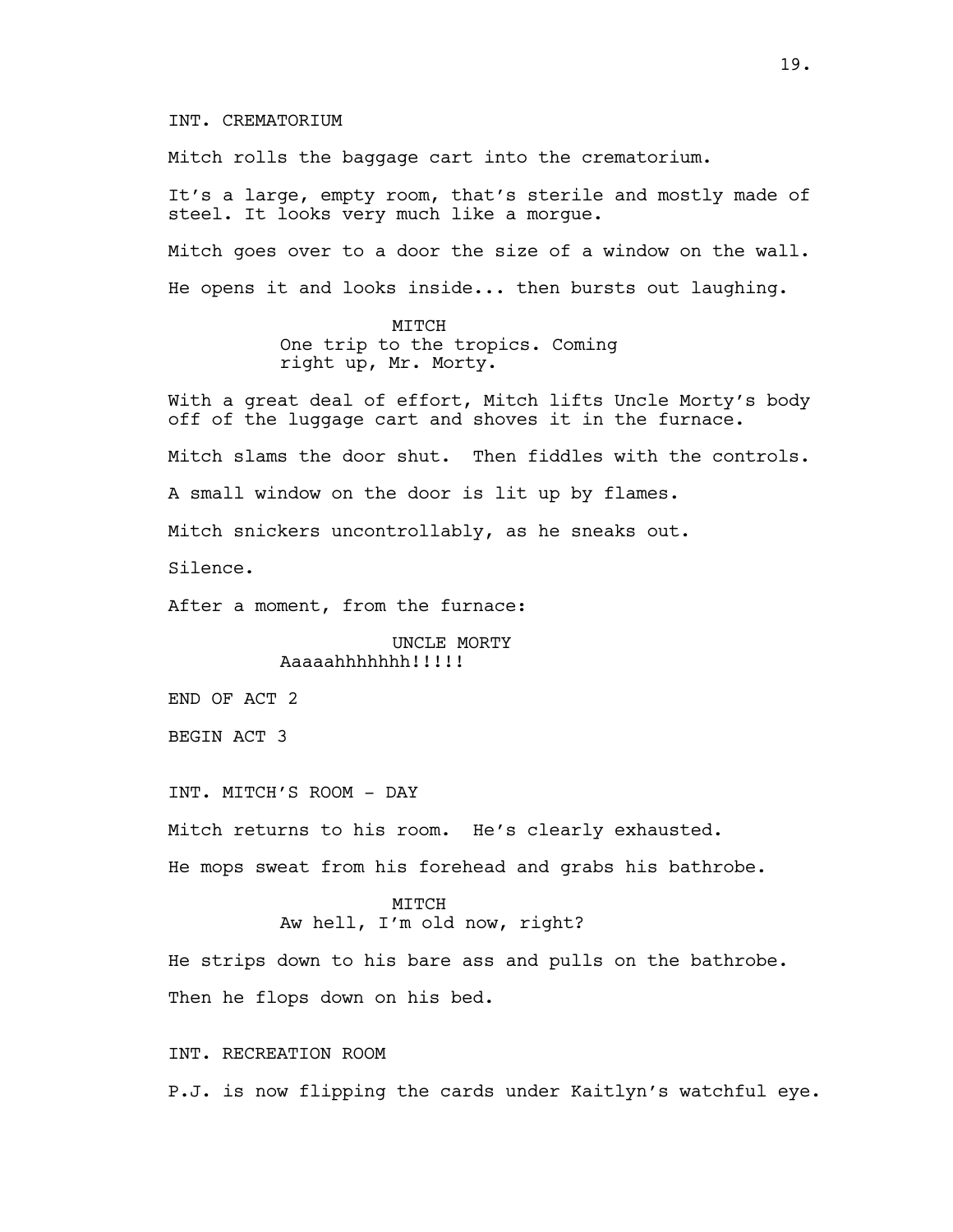An OLD MAN with a bow-tie is watching.

P.J. Round and round and round and STOP!

P.J. stops flipping the cards. The Old Man points at one-

Queen of Hearts.

OLD MAN Ha ha! Gotcha! Pay up.

P.J. is about to until-

Kaitlyn butts in.

KAITLYN No, wait... You were supposed to be finding the Ace of Spades!

OLD MAN No, I wasn't.

KAITLYN

Of the two of us, which one doesn't have Alzheimer's?

The Old Man gives up his money.

Watching them is DORIS, an old woman hopeless with demensia.

Kaitlyn eyes her up.

KAITLYN (CONT'D) What about you? Wanna try your luck?

DORIS Socks go on your feet.

INT. MITCH'S ROOM - DAY

Mitch is snoozing in his bathrobe when Nurse Lily enters with a bucket, a sponge, and some towels.

> NURSE LILY Hello, Mr. Sacks. Time for your wash.

MITCH (waking up, groggy) What? Huh?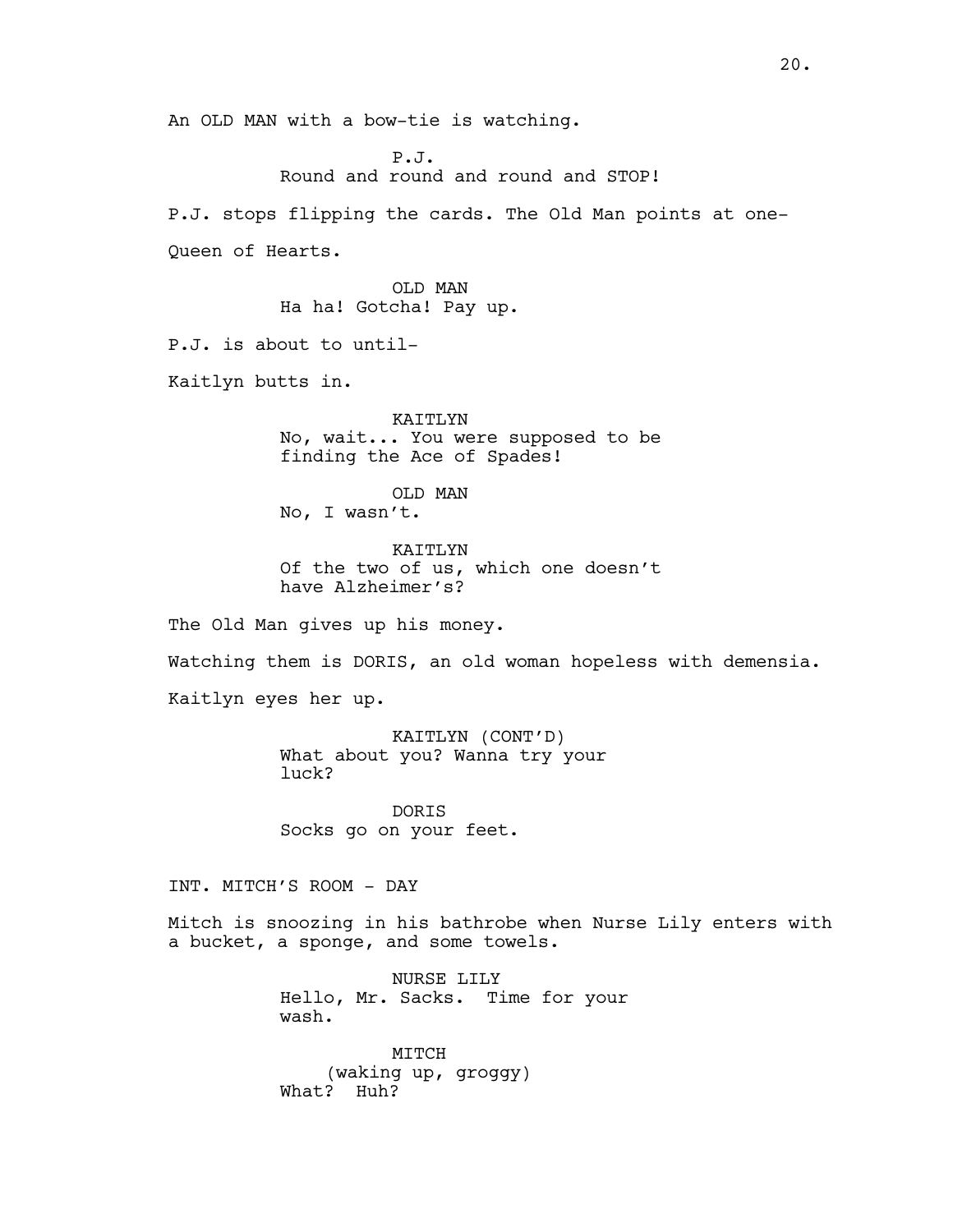## NURSE LILY You just relax, Mr. Sacks.

Nurse Lily pulls off Mitch's bathrobe. He's naked.

MITCH Uh... You don't have to...

NURSE LILY Don't be silly, Mr. Sacks. It'll only take a few minutes.

She dunks her sponge into the water and rubs him.

Mitch tenses up as he watches the lovely Nurse Lily rubbing water into his chest. She smiles at him.

> MITCH I don't... I don't really feel comfortable with this...

NURSE LILY It's fine, nothing I haven't seen before. Now lay back.

As she works her way down his legs, she stops for a moment.

NURSE LILY (CONT'D) Looks like someone's been taking the little blue pill.

### MTTCH

I...

NURSE LILY Good for you, Mr. Sacks. Spread your legs just a little bit.

Nurse Lily washes between Mitch's legs. He moans.

MITCH Oooooh.... Ahhhhhh... Don't stop...

### NURSE LILY

Mr. Sacks. You're a naughty man. Flip over. Let's wash your anus.

Mitch rolls over a little bit. Nurse Lily washes. Mitch is in heaven.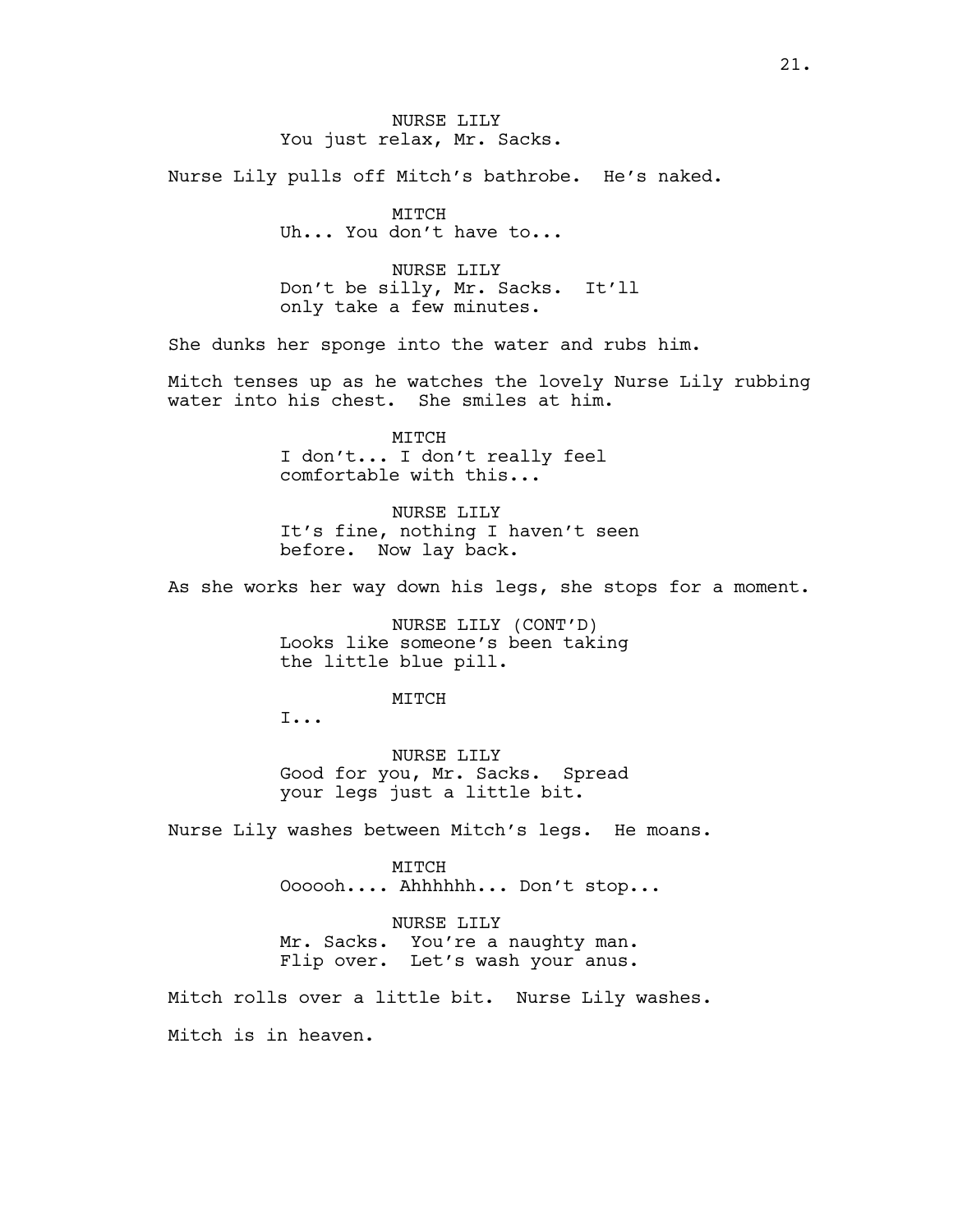MITCH Oh god... Oh yes... Just a little more... A little more... Another second... Oh, oh, ohhhhhh...

Mitch twitches and tenses wildly as Nurse Lily washes.

NURSE LILY Hmmmm... That's rare.

MITCH Sorry, I got a little excited.

NURSE LILY Well, we're all done here.

Nurse Lily grabs her things and heads to the door. She stops.

NURSE LILY (CONT'D) I'll send someone in here to change your sheets, Mr. Sacks. Have a good afternoon.

Nurse Lily leaves.

Mitch collapses onto his bed in satisfaction.

MITCH Oh, yeah...

INT. RECREATION ROOM

A group of old people has crowded around Kaitlyn and P.J.

Kaitlyn is taking money from an OLD WOMAN.

OLD WOMAN I was going to give that money to my grand-daughter for her birthday.

KAITLYN She'll have to wait til next year.

OLD WOMAN I might not be alive next year!

Kaitlyn leans over to P.J.

KAITLYN Next lesson, Peej. Get out when you're ahead.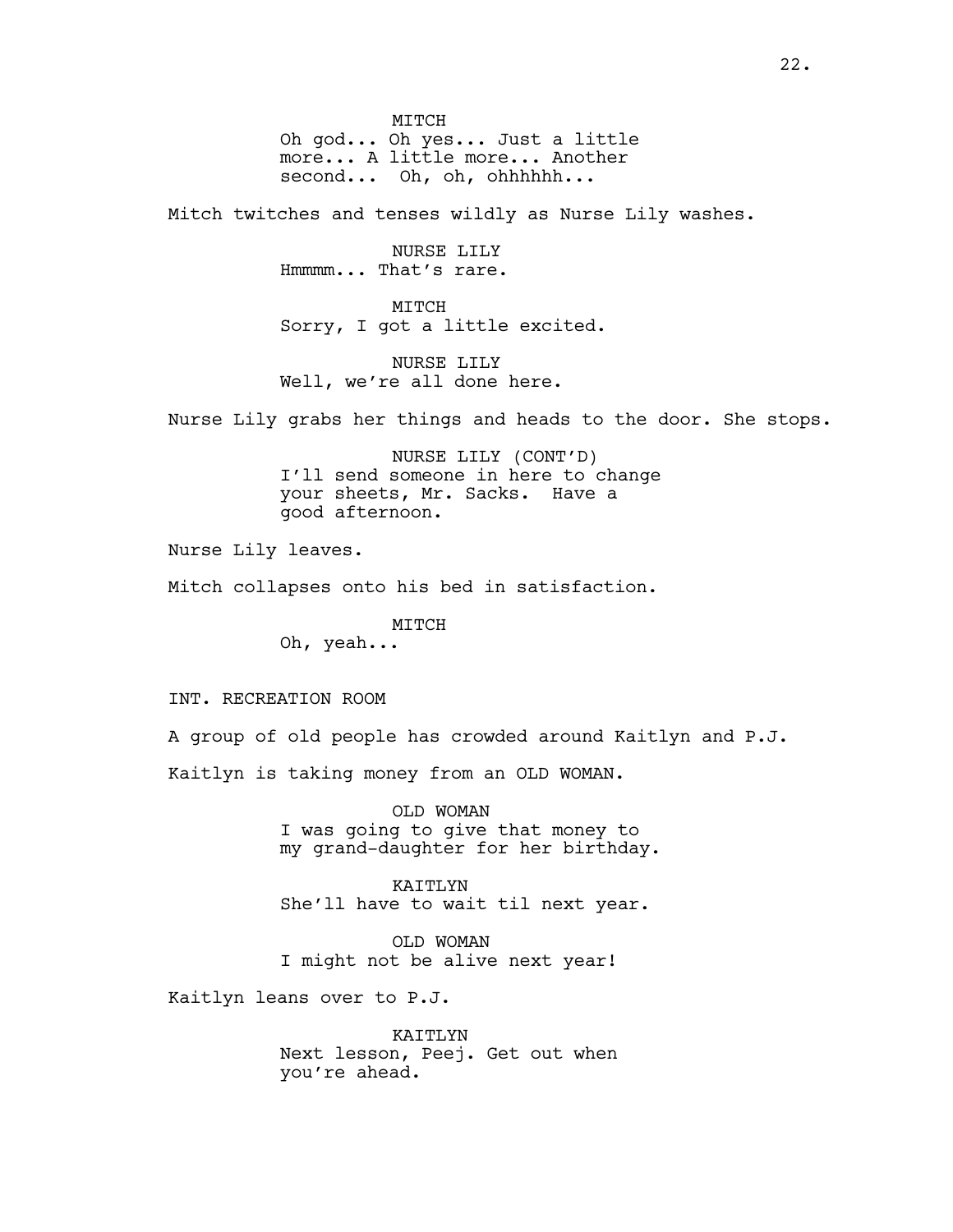P.J. My head's on my shoulders.

KAITLYN Thrusters ignite. Take-off!

P.J. squeals as he grabs Kaitlyn's wheelchair and pushes her away.

> P.J. Zrrrroooommm!!

KAITLYN I'll give you all a chance to win your money back later!

ACROSS THE ROOM-

Vee is watching Kaitlyn and P.J. with interest.

She spots Nurse Lily giving meds to a DECREPIT MAN.

NURSE LILY It's not spider pills, Mr. Beegun. Just swallow them.

Vee walks up to Nurse Lily.

VEE Well, hey there, Sunshine.

NURSE LILY Oh! Hi, Mrs. Waters. How ya doin' on this fine day?

VEE That depends on you, darling. Tell me all you know about that new hunk of beef I've been seeing in my dreams.

NURSE LILY Huh? Oh! Mr. Sacks!

VEE Mmmmm. Mr. Sacks. I'd like to get him in the Sack.

NURSE LILY Mrs. Waters. You're soooo bad.

Nurse Lily lowers her voice.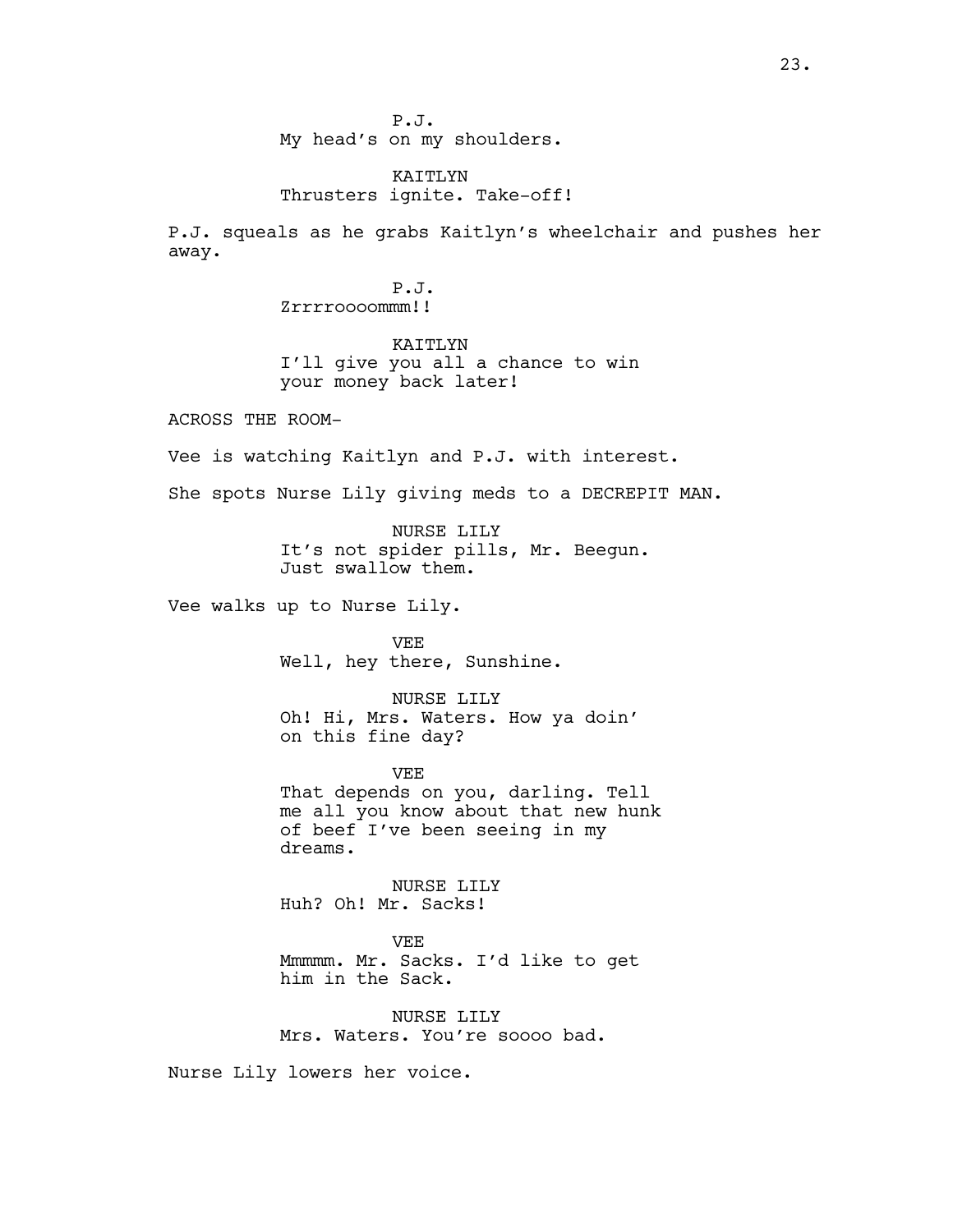NURSE LILY (CONT'D) I shouldn't tell you this-

VEE Those are always the best things to tell.

NURSE LILY -I gave Mr. Sacks a sponge bath earlier. And let's just say... um... his Mr. Winkie is uh...

VEE Are you saying the fresh meat's not a limp noodle?

Nurse Lily giggles like crazy.

NURSE LILY I'm not sayin' anything else.

And Nurse Lily hurries away, still giggling.

Vee licks her lips.

VEE Finally, a real man.

DECREPIT MAN I banged four Taiwanese prostitutes in 1954!

Vee shakes her head and walks away.

INT. MITCH'S ROOM - DAY

Mitch is relaxing in his room when-

Vee appears, sensually framing herself in the doorway.

VEE Hey there, big fella. Good day?

MTTCH Oh? Hi there. I'm Mitch... uh... Morty. And you are?

VEE You can call me anything you want.

Vee enters. Closing the door behind her.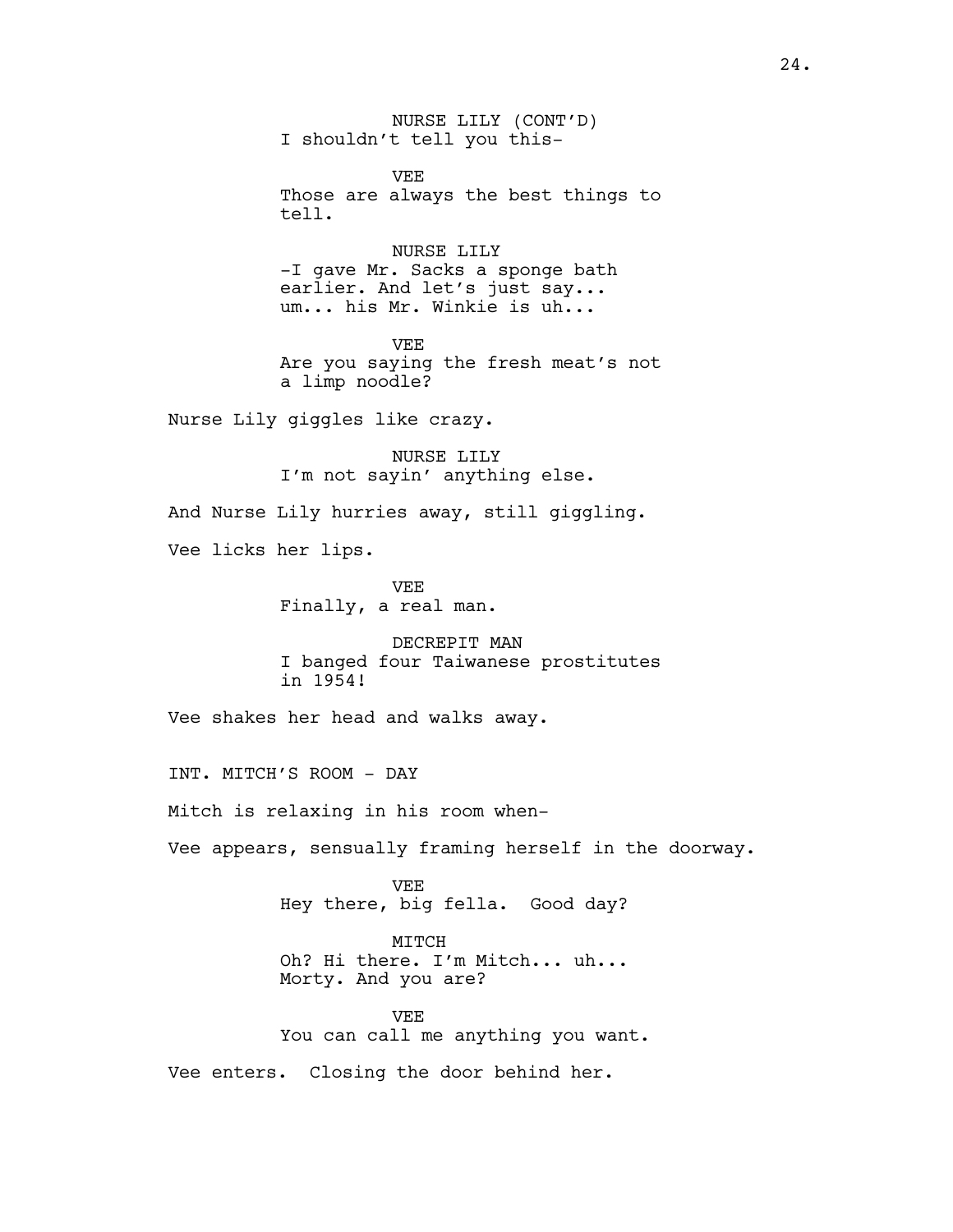VEE It felt drafty. And I want to be warm.

She's crossed to him. She slips her hand down the front of his shirt.

> VEE (CONT'D) You feel warm to me.

MTTCH Look, Missus...?

VEE Call me, Vee. My husband's dead. But you've got blood flowing in all the right places.

Vee grabs Mitch's crotch.

MITCH (a mixture of pleasure and fear) Ahhhhh...

VEE Nurse Lily was right. You're not like the other men around here.

MITCH

We can't.

Vee pushes Mitch back onto the bed, and straddles him.

She pulls her shirt up and off. Her back is wrinkled and saggy. Imagine what her front looks like.

MITCH (CONT'D)

Oh god.

VEE C'mon, big fella. Let's see if you've got any gray in your pubes.

Vee plants a powerful kiss on Mitch. He can't fight it.

EXT. GARDEN - DAY

P.J. pushes Kaitlyn into a small garden area outside.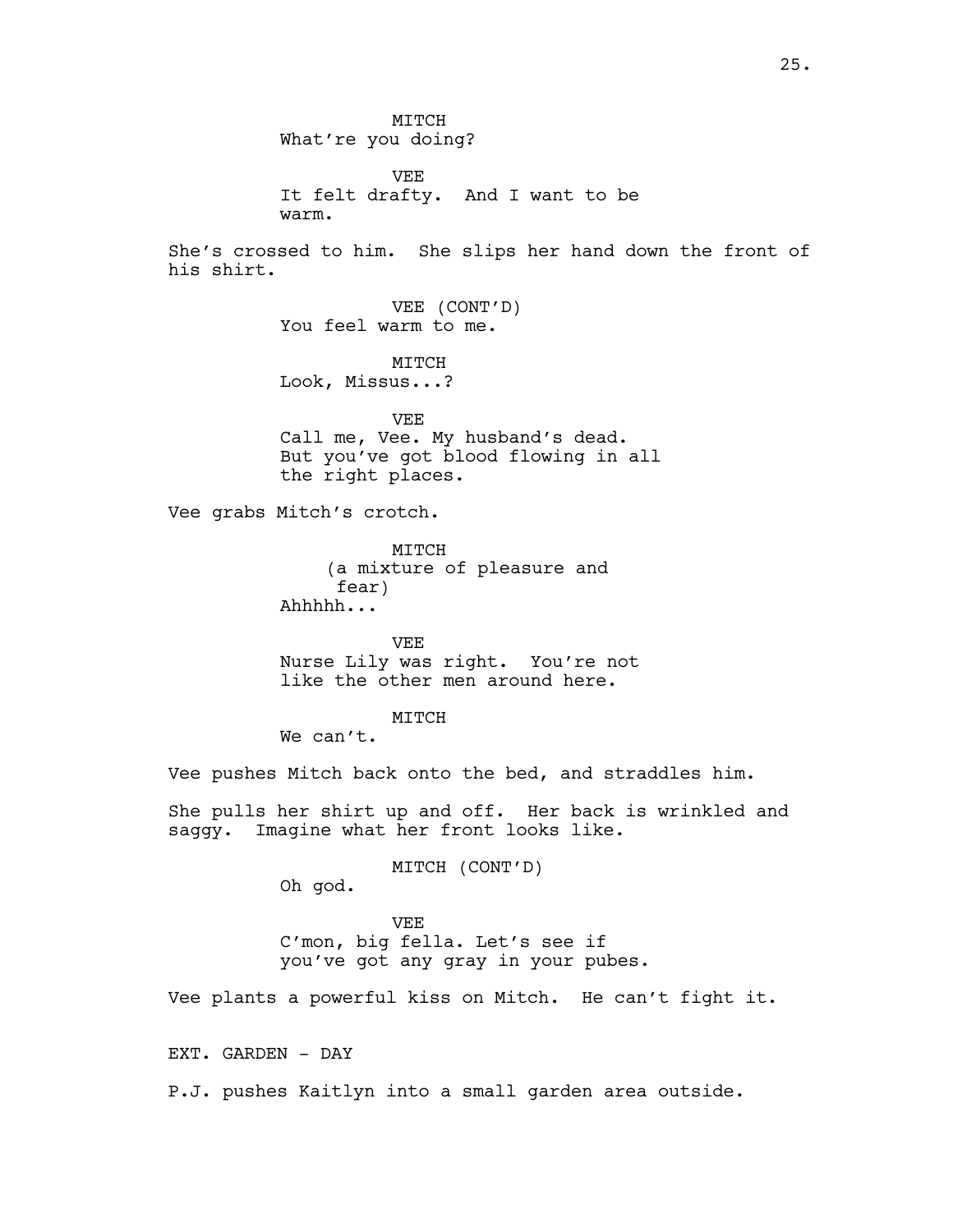Kaitlyn is counting the money from earlier.

KAITLYN Not bad, Peej. If I can teach you to palm a card then we could start cutting into some grandkid's inheritance.

P.J. It was super duper whoopee fun!

KAITLYN Sure was. Here's you half.

Kaitlyn tries to give P.J. some money but he won't take it.

P.J. Don't want it. You keep it.

KAITLYN

C'mon, P.J., I couldn't take your cut.

P.J. I want you to have it.

P.J.'s smiling ear-to-ear at her.

KAITLYN Why? And why're you smiling like that?

Suddenly, P.J. grabs Kaitlyn and hugs her.

P.J. I'm so so so happy to finally have a Best Friend!

KAITLYN P.J., what're you talking about? I'm not your best friend.

P.J. Yuh huh! You're my only friend.

KAITLYN Everyone around here loves you.

P.J. Yeah. But they're all old. There's never been nobody else who's my age here before.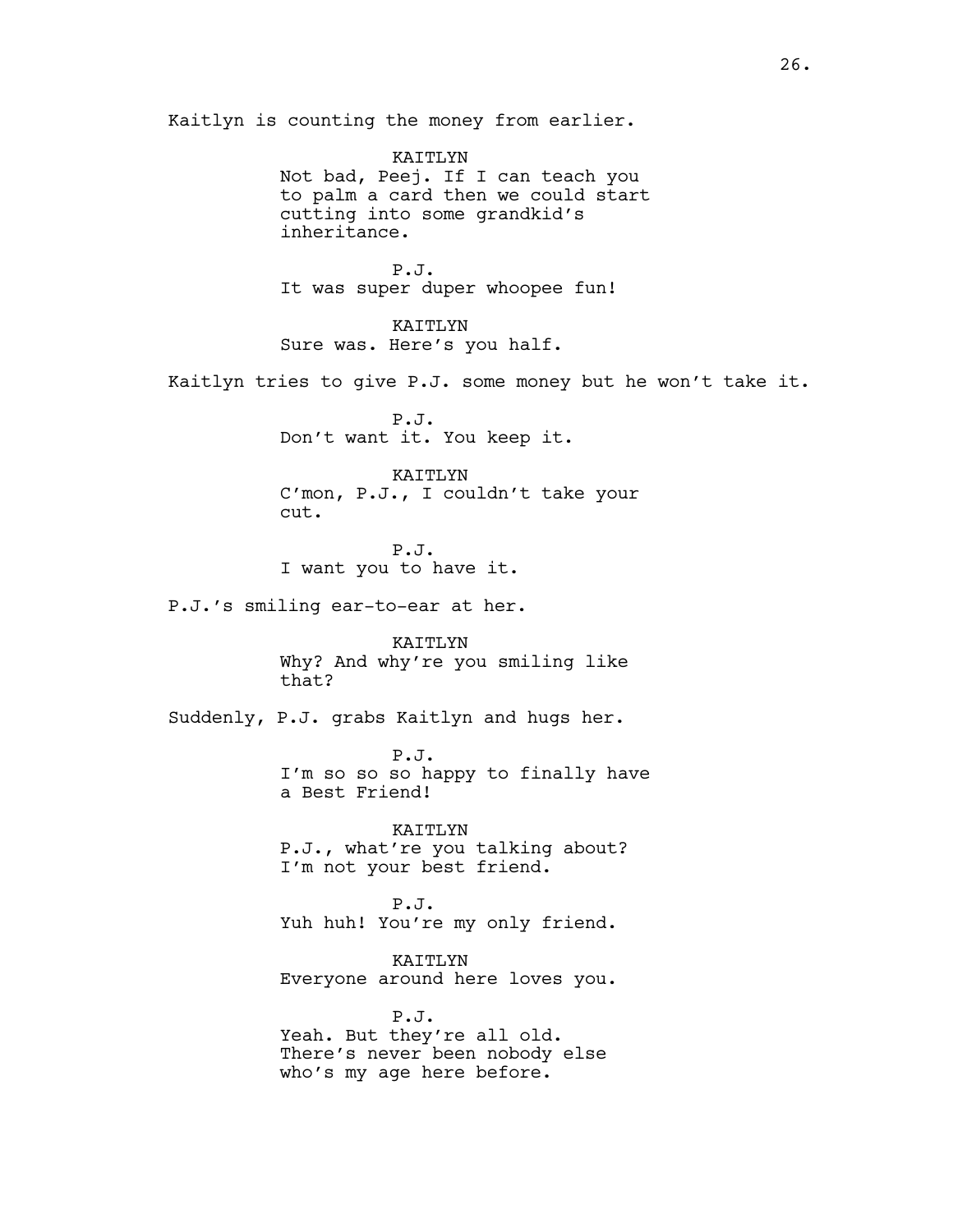KAITLYN Really? P.J. Yuh huh. We're gonna have so so so so so so so so so so so so so so... KAITLYN P.J., get to the point. P.J. So much fun together! Kaitlyn looks at P.J. He's the soul of excitement and happiness. What's she getting herself into? KAITLYN Yeah. Me and my uncle are so glad to be here. INT. MITCH'S ROOM Vee is riding Mitch wildly. VEE Oh yes, oh yes, oh yes! Never stop! Mitch tries to avert his eyes. EXT. GARDEN - DAY P.J. is clapping and dancing around. P.J. Okay, okay, okay, so whatcha wanna do now? We can go play games? Or watch a movie? Or watch T.V.? Or... KAITLYN P.J., can you just take it down a notch? Don't take this the wrong way, but can you just take me back to my room? P.J. suddenly gets quiet and looks sad.

P.J. Awwwww... Poopie...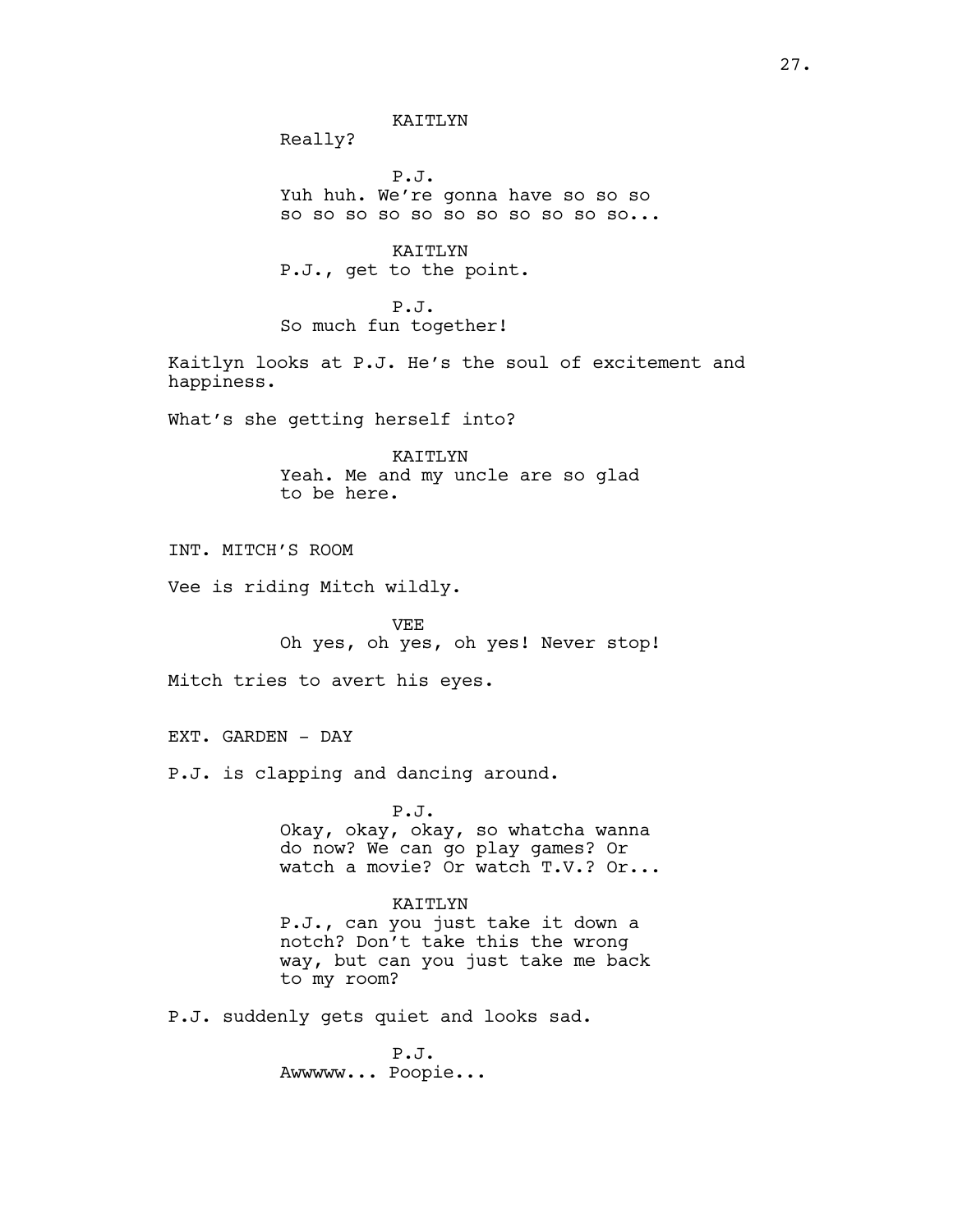KAITLYN No, don't be upset. I just need some time to think. P.J. No, I made a poopie in my undies. KAITLYN Maybe I should just wheel myself back. INT. MITCH'S ROOM - HALLWAYS Vee is leaving Mitch's room. Mitch looks terrified. VEE Well, ring a ding ding, hot stuff. Mama knows where to come for her supper. She plants a big kiss on Mitch's lips. VEE (CONT'D) If you ever get scared of the dark, you know where to knock. And she takes off. Kaitlyn passes from the other direction, being pushed by P.J. KAITLYN Seriously, P.J., you shouldn't have brought me back. You really need to go home and change. P.J. Friends don't let friends go home alone. He gives her a big hug. P.J. (CONT'D) Buh-bye bye! KAITLYN See ya, P.J. P.J. happily skips away. KAITLYN (CONT'D) He really shouldn't be skipping.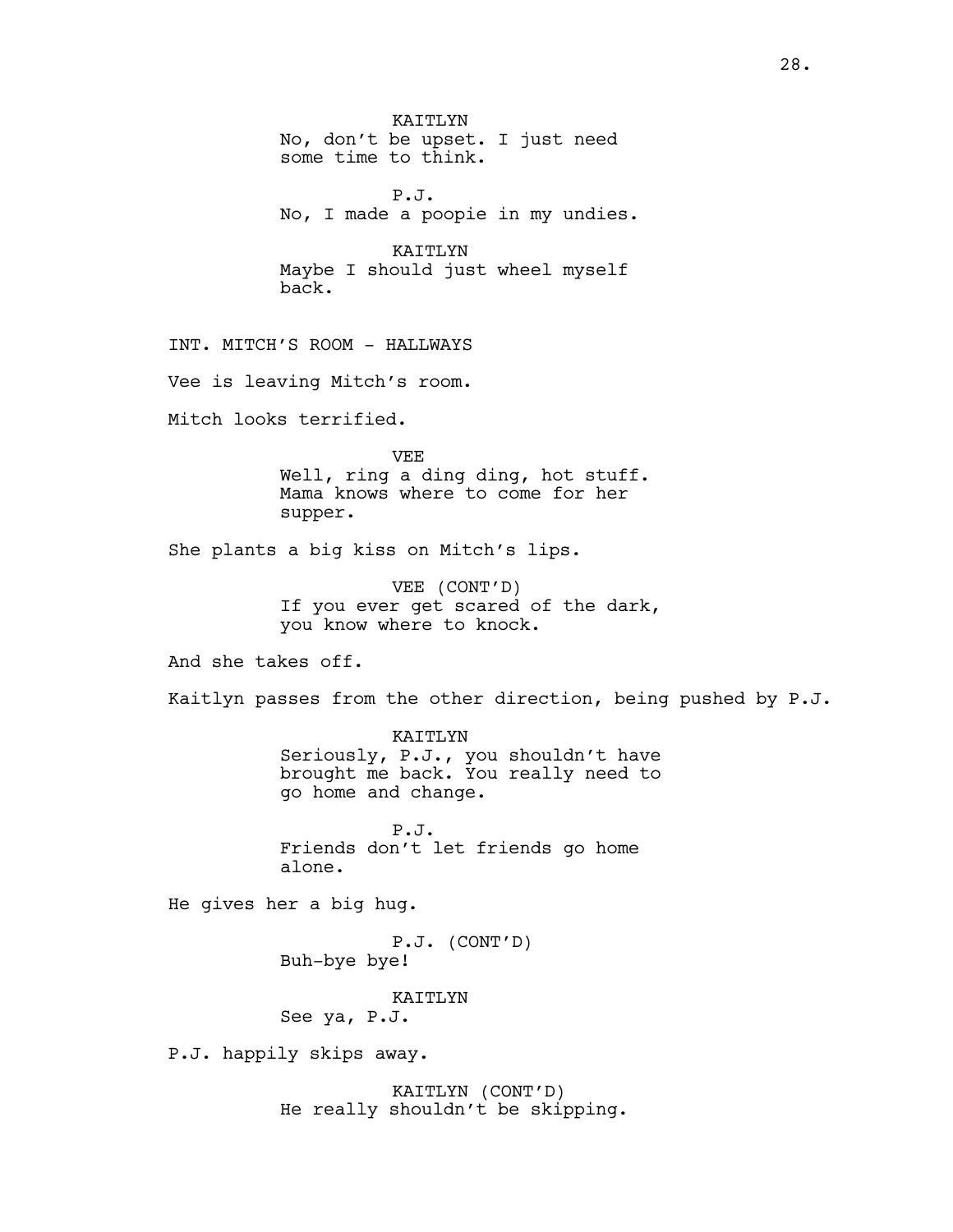MTTCH What was that all about?

KAITLYN

Don't ask.

MITCH Is it just me or did that kid smell like shit?

KAITLYN Just let it go, okay?

INT. MITCH'S ROOM - CONTINUOUS

Mitch pushes Kaitlyn's wheelchair into the room. They leave the door open.

> KAITLYN So how'd it go with Great-Uncle Morty?

MITCH Up in smoke.

KAITLYN It's so sad that I'm happy about that.

MITCH You never really got to know him. What've you been up to?

Kaitlyn shows the winnings from the card game.

KAITLYN I got my Social Security payment for the week.

#### MITCH

Alright! I was thinking we could film Walker Racing and make some more cash while we're here.

KAITLYN I don't know, Uncle Mitch. I think we should get out of here.

MITCH Are you kidding? I promised to take care of you! How could I do any better than this place?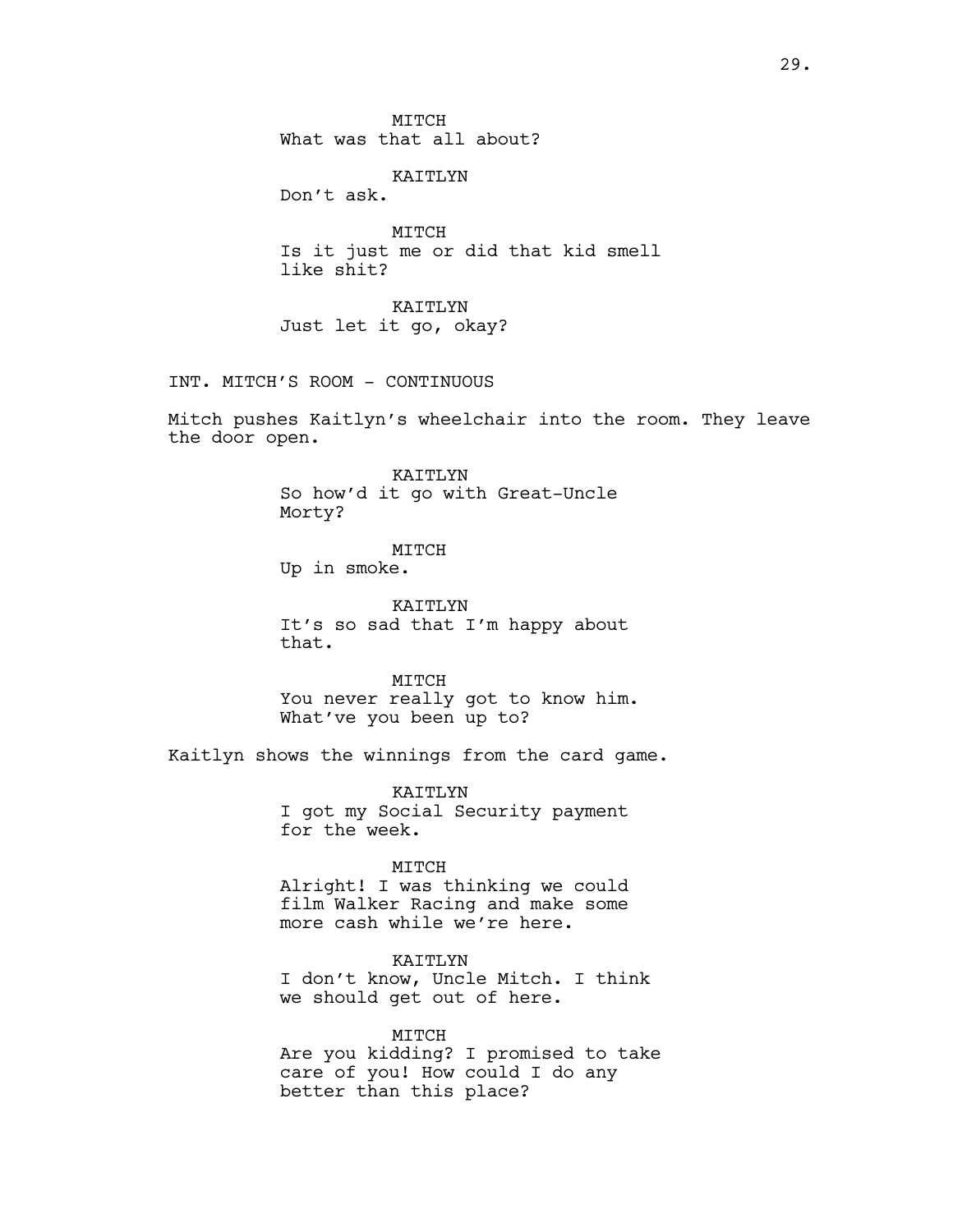KATTLYN I'm stuck in a wheelchair!

MTTCH You get to sit all day. That's most people's dream come true.

### KAITLYN

It's not all it's cracked up to be. My legs keep falling asleep. I just have a bad feeling about all of this.

MITCH Relax. This place is like Heaven on Earth. What could go wrong?

UNCLE MORTY (O.S.) You worthless SONUVABITCH!!

Uncle Morty (singed and smoky) rushes into the room swinging his cane like a mad-man.

> MITCH Uncle Morty! You're alive!

WHAM! Uncle Morty smacks Mitch in the head with his cane.

Mitch falls. Uncle Morty pins him down with his cane across Mitch's throat.

> UNCLE MORTY You tried to kill me, you ungrateful-- how are we even related?!

Kaitlyn gets out of her chair to help, but-

KAITLYN Ahh! My legs! They're asleep!

She crashes to the ground.

UNCLE MORTY All I wanted was to die in my own home, you blood-sucking viper!

Mitch is getting choked out.

Kaitlyn is doing her best to cling to Uncle Morty's leg.

KAITLYN Great Uncle Morty, you're house was missing two and a half walls!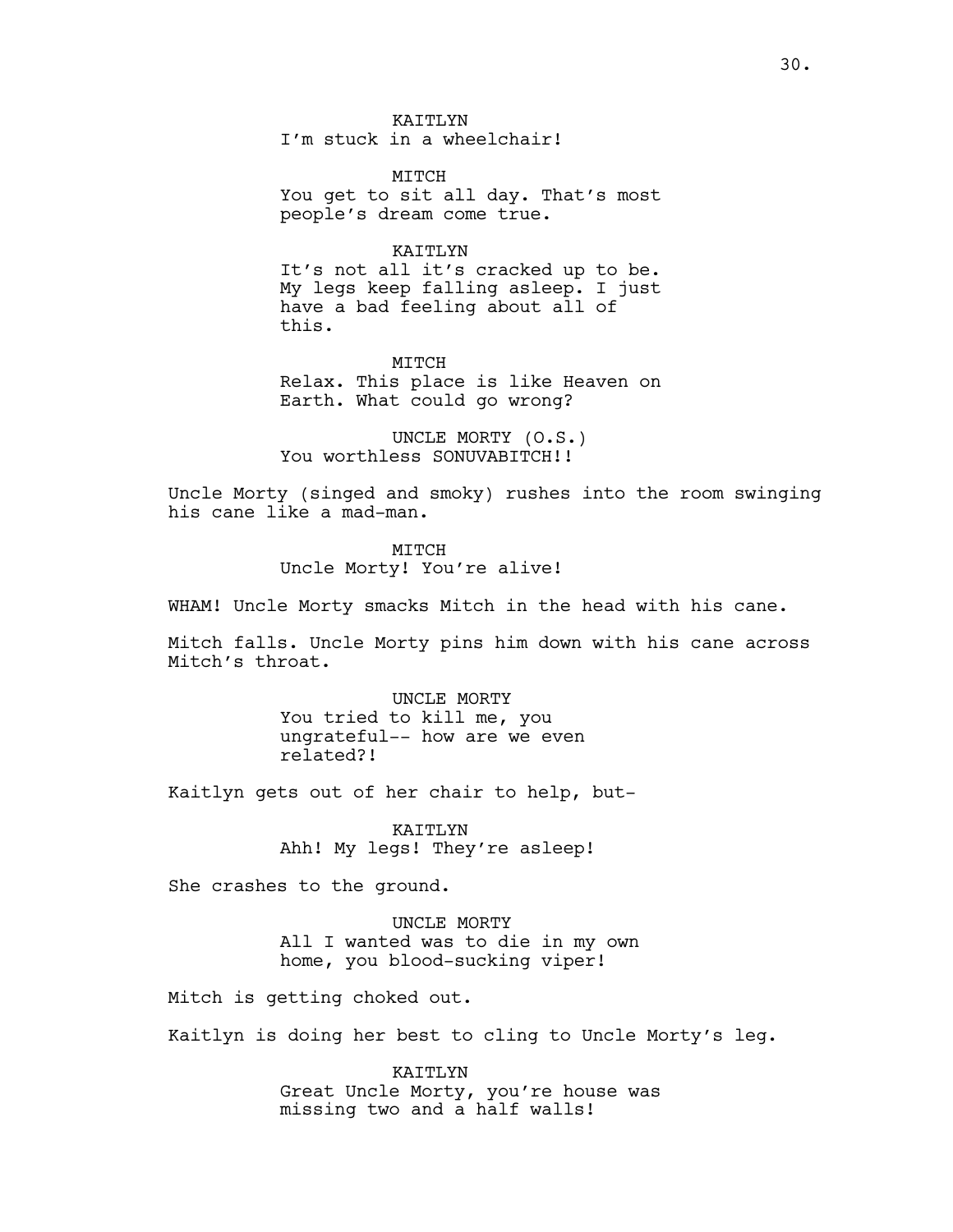MITCH Kaitlyn... you... should... be... filming... this...

Nurse Steele and Nurse Lily come running in.

NURSE STEELE What in the name of Xanax is going on in here?

NURSE LILY Wooooo! Old person fight!

The two nurses pull Uncle Morty off of Mitch.

UNCLE MORTY I'm gonna burn him to ashes.

Nurse Steele stiff arms Uncle Morty.

NURSE STEELE I've put bigger men than you in the ground. Now, tell me what the hell is going on here?

UNCLE MORTY I'm the real Mortimer Sacks! He's just a damn...

MITCH ...Vulture. Yeah, get a new word.

NURSE STEELE (to Mitch) I should call the police and have them sort this whole thing out.

P.J. returns. With Gus, Vee, and Doris behind him.

P.J. I was hearing the loud noises. What's all the screaming yelling for?

GUS Yeah. Ya'll are harshing my mellow.

VEE I heard a cat fight, so kitty got out her claws.

P.J.

Katy!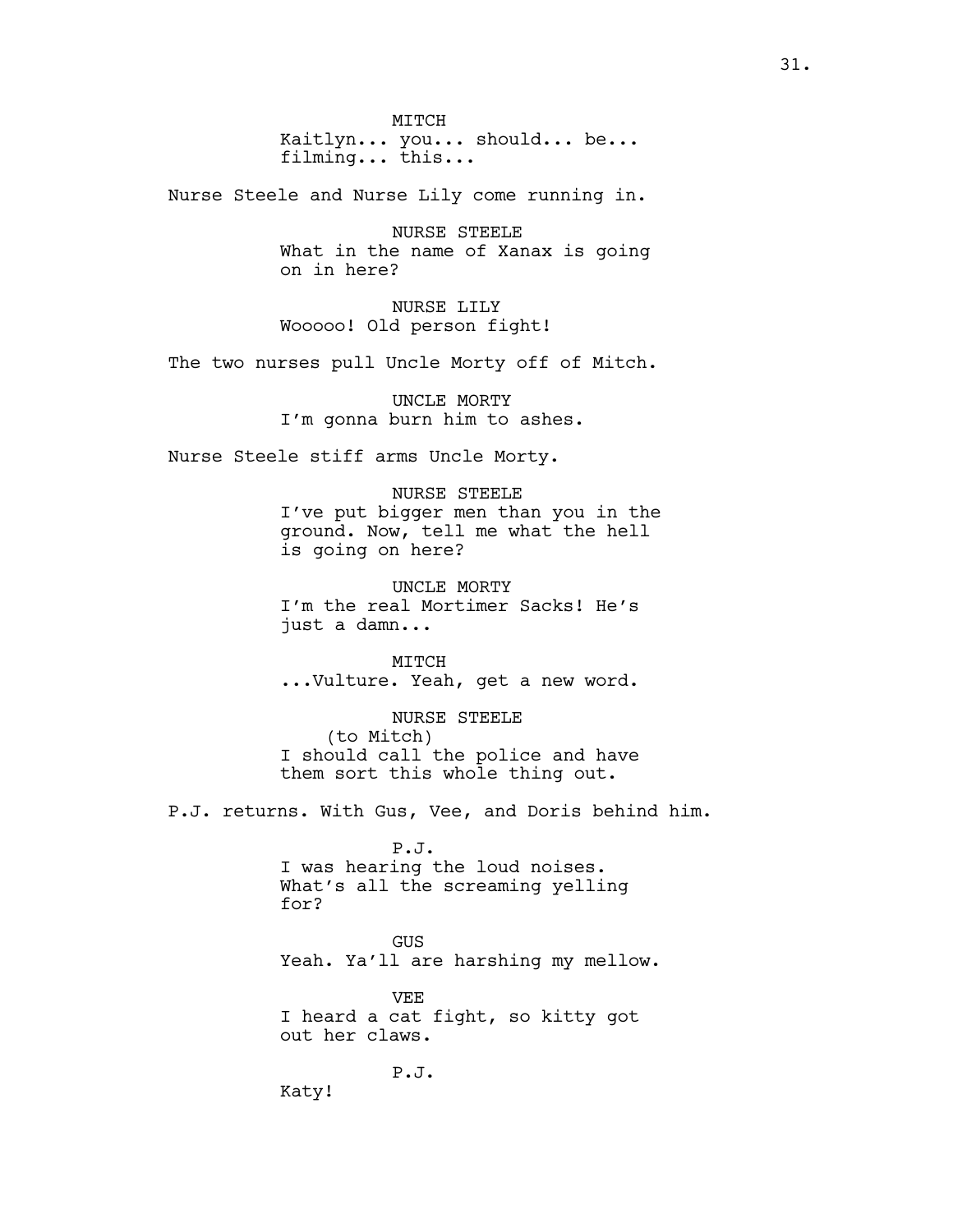P.J. sees Kaitlyn on the ground. He picks her up and puts her back in her chair.

> NURSE STEELE P.J., go back to your room. These two are done at Peace of Heaven!

But P.J. stands in front of Kaitlyn.

P.J. No, no, no! You can't have her! Best friends are forever!

He smiles at Kaitlyn. She can't help but smile back.

GUS Yeah. Let 'em stay. Mitch is the first guy I met in a while who knows the difference between California Gold and Hoola Sunrise.

VEE Mmmmm... He knows how to make this kitten purr.

DORIS Pancakes stole my family.

But Nurse Steele isn't convinced.

NURSE STEELE

No way. I've had a bad feeling about this one since the moment he walked in the door.

UNCLE MORTY

I'LL SAY! This damn vulture has got me so angry I can barely breathe! I'm so angry I feel like I'm burning up! I'm so angry I've got shooting pains all up my left arm!

NURSE STEELE

(to Mitch) I've got no place for someone like you.

Uncle Morty collapses to the ground.

Nurse Lily rushes to him. Checks his pulse. Nothing.

NURSE STEELE (CONT'D) Maybe we can find you a place.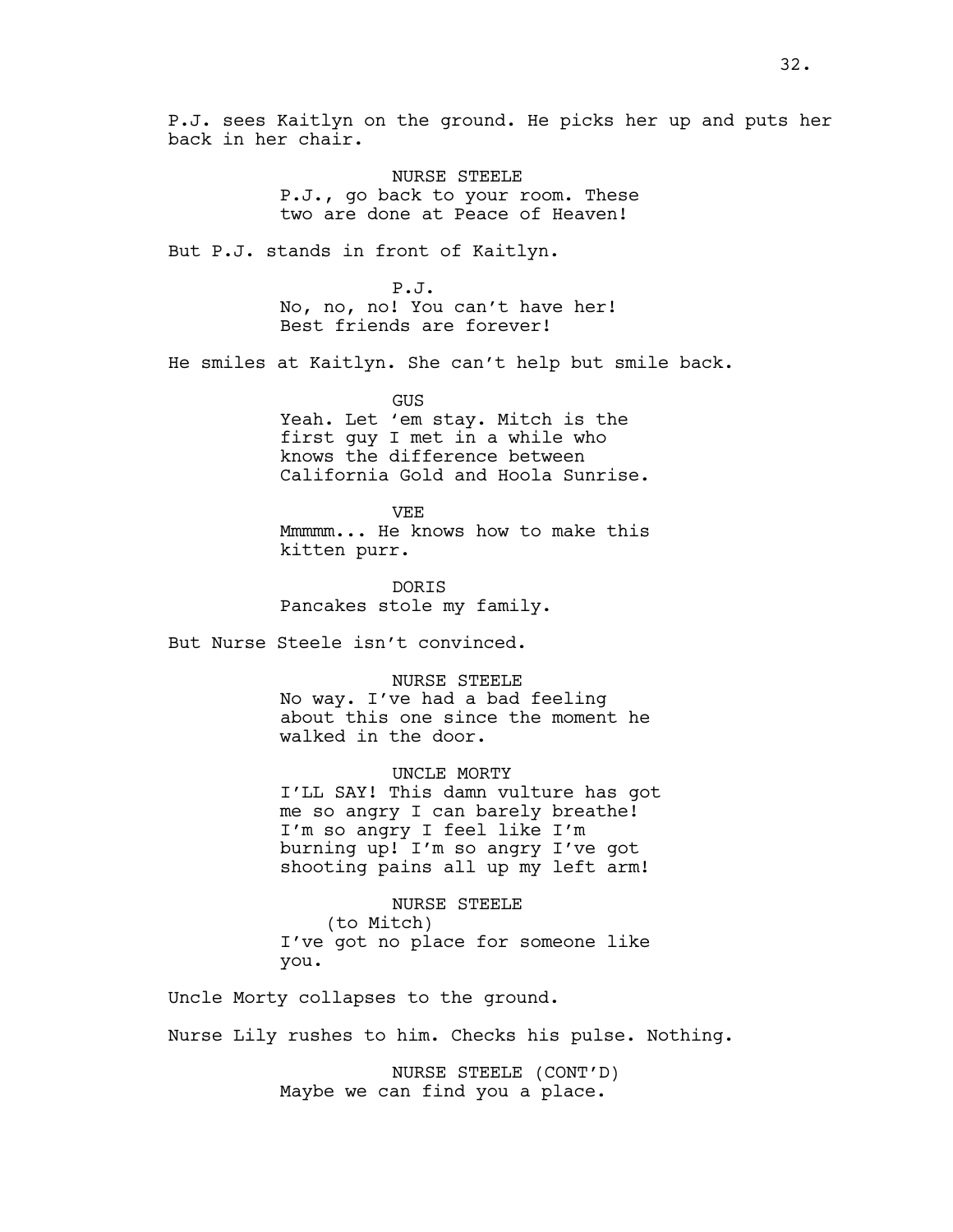### INT. INTERVIEW ROOMS

Mitch and Kaitlyn are back in the small conference room that they were interviewed in before.

### NURSE STEELE

You can stay. Both of you. But I've got my eye on you. And if one more dead body shows up in your room besides your own, that'd be fine then I'll have you out of here faster than our fastest resident can run.

KAITLYN Is that really that fast?

NURSE STEELE I hate you both. Get out of my sight.

## INT. MITCH'S ROOM

Mitch and Kaitlyn walk/roll back into the room. They close the door.

> MITCH Alright, be honest. Do you want to get out of here?

Kaitlyn gets up out of the chair and paces a bit.

KAITLYN Where would we go?

MITCH

I honestly don't know. But I'll figure out something. If you don't like it here, we'll find somewhere else. I promised to take care of you, and I will.

#### KAITLYN

We can stay. It can't get any worse than this first day, right? And somebody's got to keep an eye on you.

MITCH As long as we've got each other's backs, we'll be good to go.

Mitch flops down on the bed.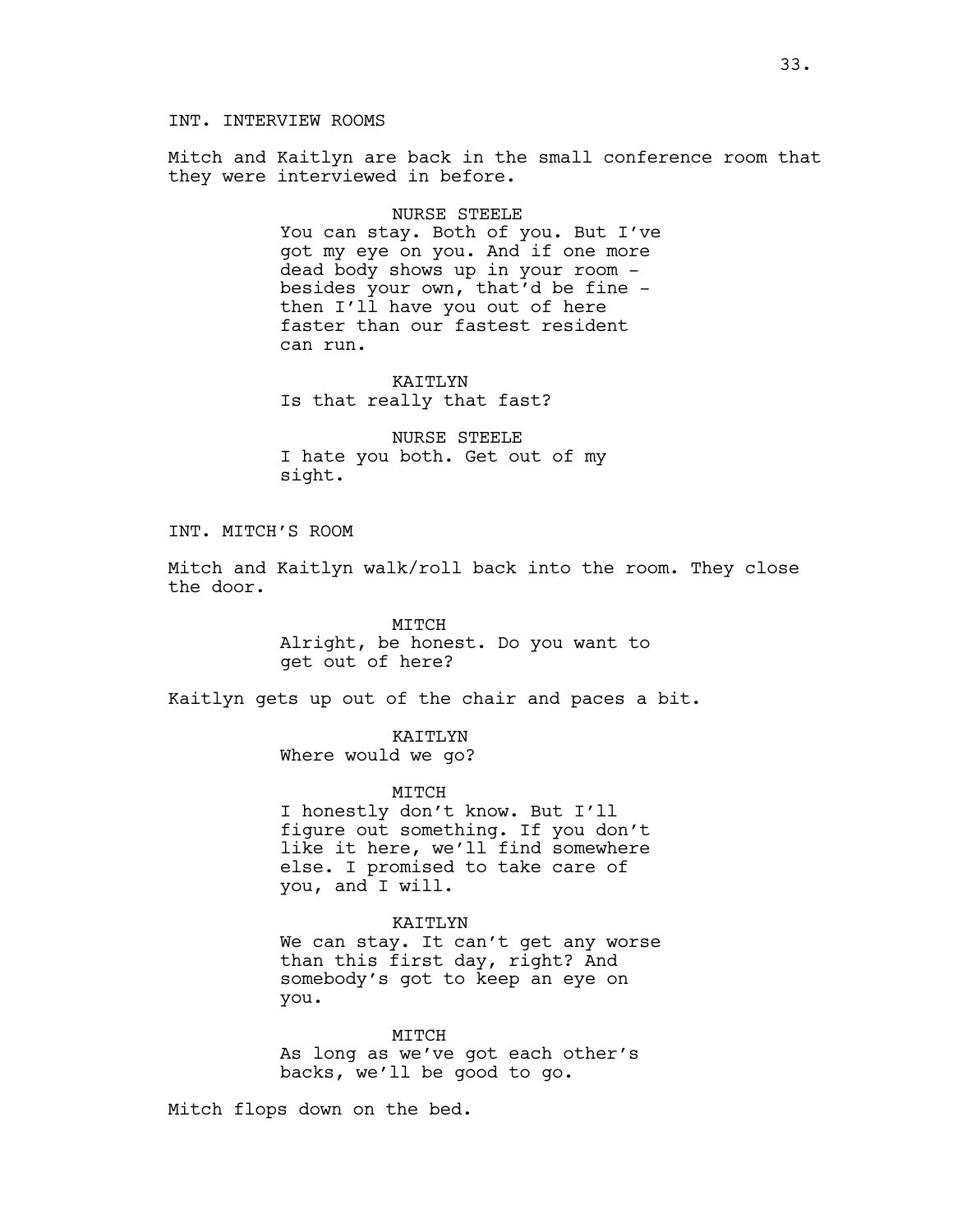Kaitlyn grabs a remote control and sits in a chair.

KAITLYN You wanna watch Matlock?

MITCH

So bad!

KAITLYN Me too! What's that about?!

They watch T.V. for a moment until:

KAITLYN So what's with that Vee lady? So what's with that P.J. kid? MITCH

MITCH & KAITLYN

Don't ask!!

END OF ACT

BEGIN TAG

INT. GAME ROOM

Mitch and Kaitlyn are talking about potential schemes that they can play in the old folks home.

### MITCH

So I'm thinking we could have an Alzheimer's scavenger hunt. We film the person hiding their own stuff. Then a week later, we film them trying to find it again.

KAITLYN Granny jello wrestling. There's practically an unlimited supply of the stuff.

MITCH Jello? Or grannies?

KAITLYN Take your pick.

MITCH I'm telling ya, Kaitlyn. This place is a gold mine. We're gonna be living the good life...

But then they look at the T.V.